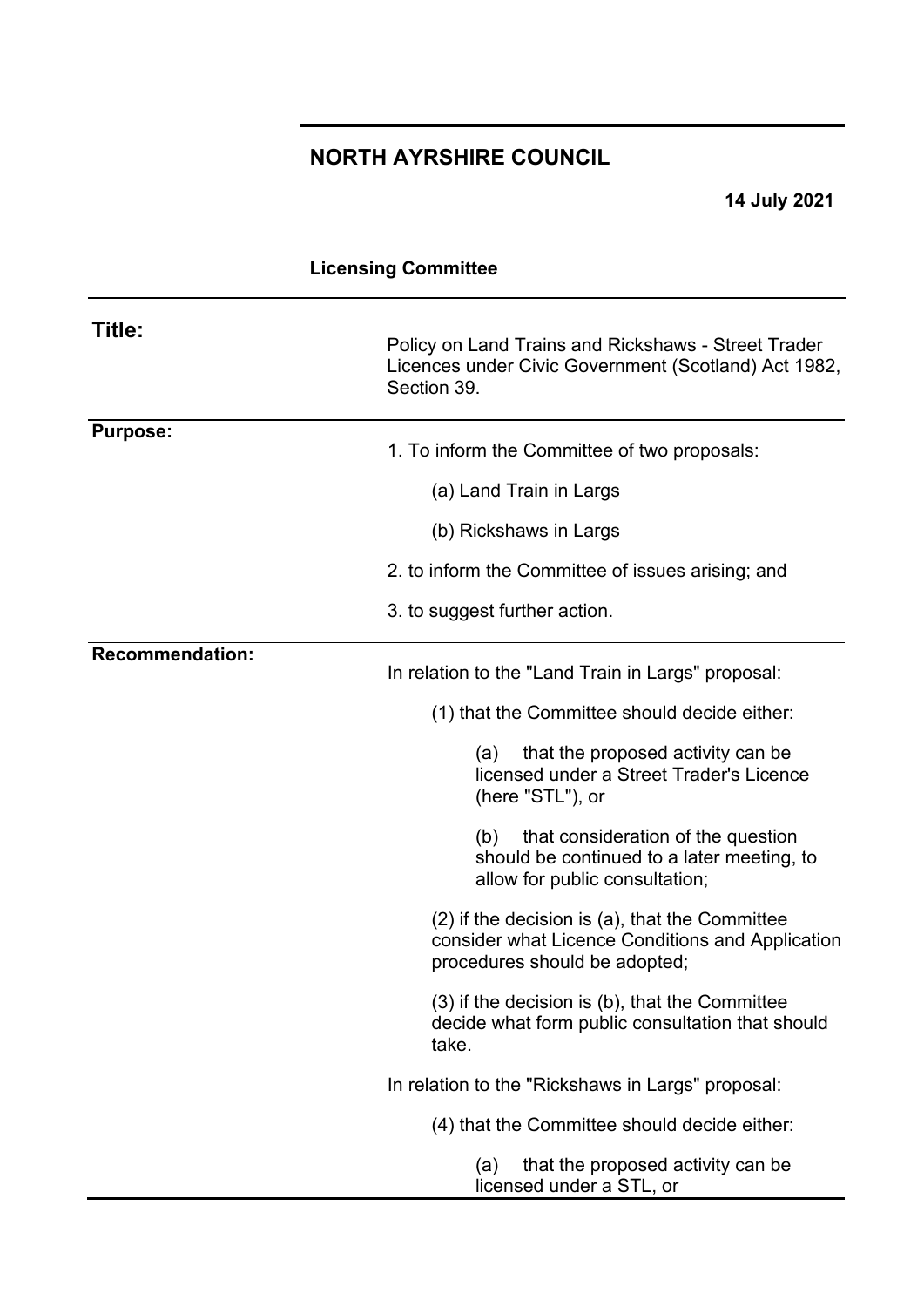(b) that consideration of the question should be continued to a later meeting, to allow for public consultation;

(5) if the decision is (a), that the Committee consider what Licence Conditions and Application procedures should be adopted;

(6) if the decision is (b), that the Committee decide what form public consultation that should take.

## **1. Executive Summary**

- 1.1 The Committee grant and renew Licences under the Civic Government (Scotland) Act 1982. These Licences include the "Street Trader's Licence" under Section 39 (here "STL"). Despite the title, this Licence is required for trading in a public place, so it would be needed for trading on a pavement or car park. The legislation relating to STLs deals with both traders selling goods and traders providing services, although until now the most common use of STLs has been to license vans and stalls selling food.
- 1.2. Recently, the possibility of activities in Largs have been raised although there have been no licence applications:

(a) the possibility of a "Land Train" was reported on Sunday 27 June 2021 on the website of the "Largs and Millport Weekly News" ("Largs Viking Festival attraction steams ahead") although the organisers had not raised this with the Council's Licensing Office:

(b) A Councillor enquired on behalf of an unidentified constituent in March/April 20201 about operating rickshaws on Largs Promenade but there was no specific proposal until Thursday 24 June 2021.

1.3. In order to discuss these proposals the Convenor agreed to a Special Meeting of the Licensing Committee being set. Unless and until licence applications are both made and granted by or on behalf of the Licensing Committee, both activities are illegal.

## **2. Background**

- 2.1 If a person proposes to apply for a Licence to use premises, they must give public notice (by displaying a notice at or near the premises, e.g. tied to a lamp-post). When the Application is lodged, the Council copy it to Police, Scottish Fire and Rescue, and relevant NAC Departments. Where the proposal affects roads (carriageways, footways, footpaths or cycle tracks) the Council consults with the "Roads Authority" under the Roads (Scotland) Act 1984, which is NAC Roads in many cases but is Amey / Transport Scotland for Trunk Roads (such as the A78 in Largs).
- 2.2. The public have a right to make objections or representations where the Licence requested is for more than 6 weeks.
- 2.3. As with all licensing functions, many applications for STLs are determined by Council officers under Delegated Powers where the application is consistent with Council Policy, and the application is free from objections or adverse representations (such as from the Police, Council Departments, or neighbours).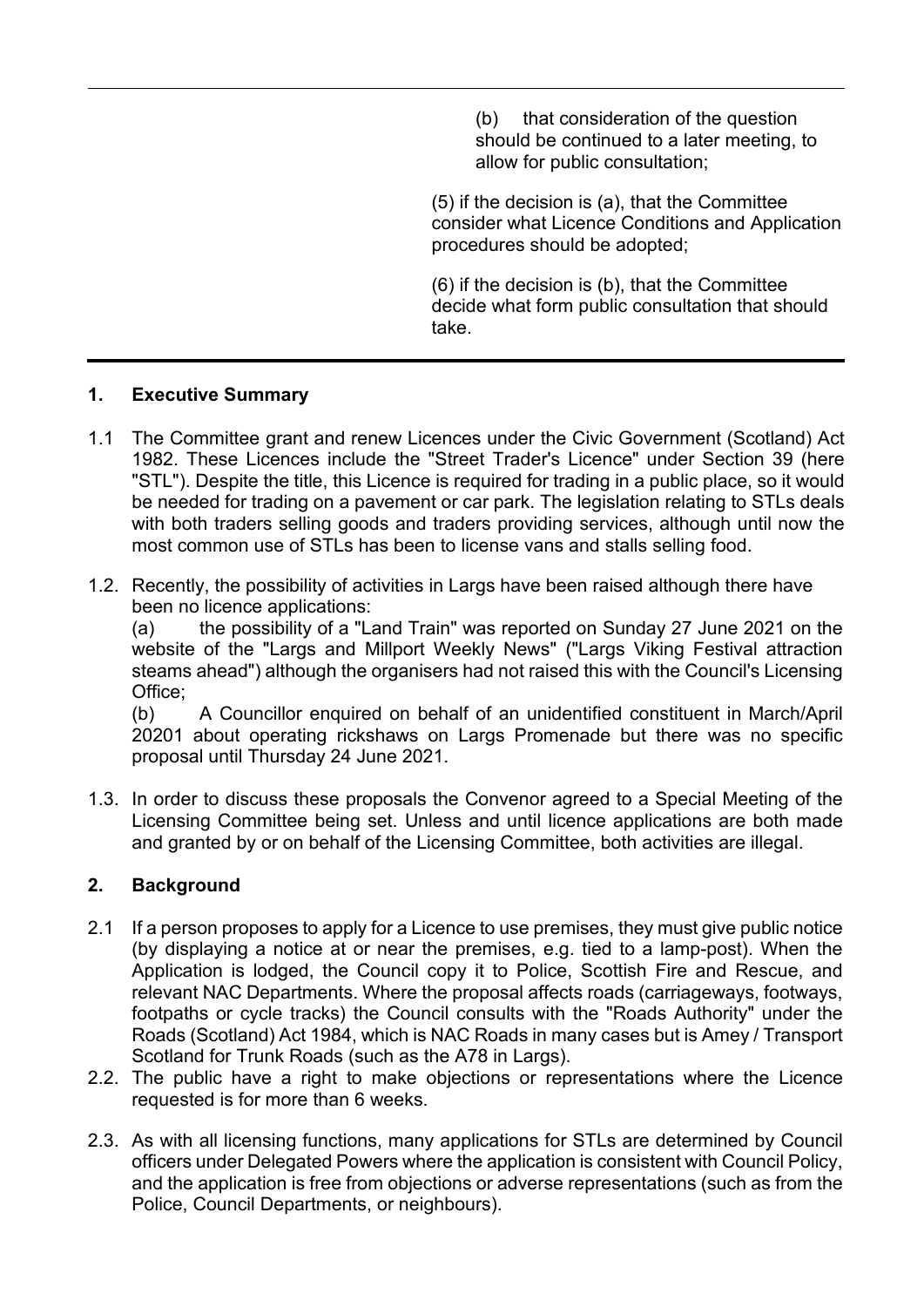2.4. However, in the case of the two activities here, there is no Policy and there have never been Licence Applications. Therefore, in order to determine whether or not Delegated Powers can be used:

(a) the Committee must establish a Policy, e.g. is either activity acceptable anywhere? should there be Exclusion Zones where either activity should not happen?

(b) and if the Committee decide in principle that either activity might happen, the Committee must then establish:

- safety standards which any vehicle to be used for carrying the public must meet;

- application procedures; and
- Standard Licence Conditions.
- 2.5. Even if the Committee decided in principle to allow either activity, Applicants would still have to apply for a Licence and they would only be entitled to operate if and when the Licence was granted. It might be that the Committee would have decided in principle to allow an activity in general, but then receive objections or adverse representations in relation to a particular proposal which would lead to a refusal (e.g. the Police and/or Roads Authority might object to the particular location or route proposed).
- 2.6. As instructed by the Convenor the Solicitor (Licensing) emailed the 4 Largs Councillors (Councillors Ian Murdoch, Alex Gallagher, Tom Marshall and Alan Hill) asking if they had any comments on the proposals, and if they had details of the proposals. A similar email was sent to the Police, Amey, Transport Scotland and NAC Roads. The emails and responses from Councillors Murdoch and Marshall and from NAC Roads are attached as Appendices A to E to this Report:

A - email from Solicitor (Licensing) to the 4 Largs Cllrs (Fri 2 July 1335)

B - email from Cllr MURDOCH to Solicitor (Licensing) (Fri 2 July 1412)

C - email from Cllr MARSHALL to Solicitor (Licensing) (Sat 3 July 1029)

D - email from Solicitor (Licensing) to NAC(Roads), Police, Amey, Transport Scotland (Wed 30 June 0022)

E - email from NAC(Roads) to Solicitor (Licensing) (Wed 7 July 1000) If there are any further responses these will be included in the Committee's background papers.

2.7. It is appropriate for the Committee to consider the safety of vehicles carrying the public on roads and footways. and the possibility of public nuisance caused to pedestrians and road-users.

- under the Land Reform (Scotland) Act 2003 (commonly "the right to roam")

- under the licensing legislation.
- 2.8. Under the Land Reform (Scotland) Act 2003:

(a) there are Access Rights, but

(b) Access rights must be exercised 'responsibly' - without causing unreasonable interference with the rights of others;

(c) NAC have a duty to uphold Access Rights, but only so far as consistent with their other functions (Section 13).

2.9. Under the Civic Government (Scotland) Act 1982 one of the potential reasons for refusing a Licence is in Schedule 1, Paragraph 5(3)(c):

*"(c) where the Licence applied for relates to an activity consisting of or including the use of Premises or a vehicle or vessel, those Premises are not or, as the case may be,*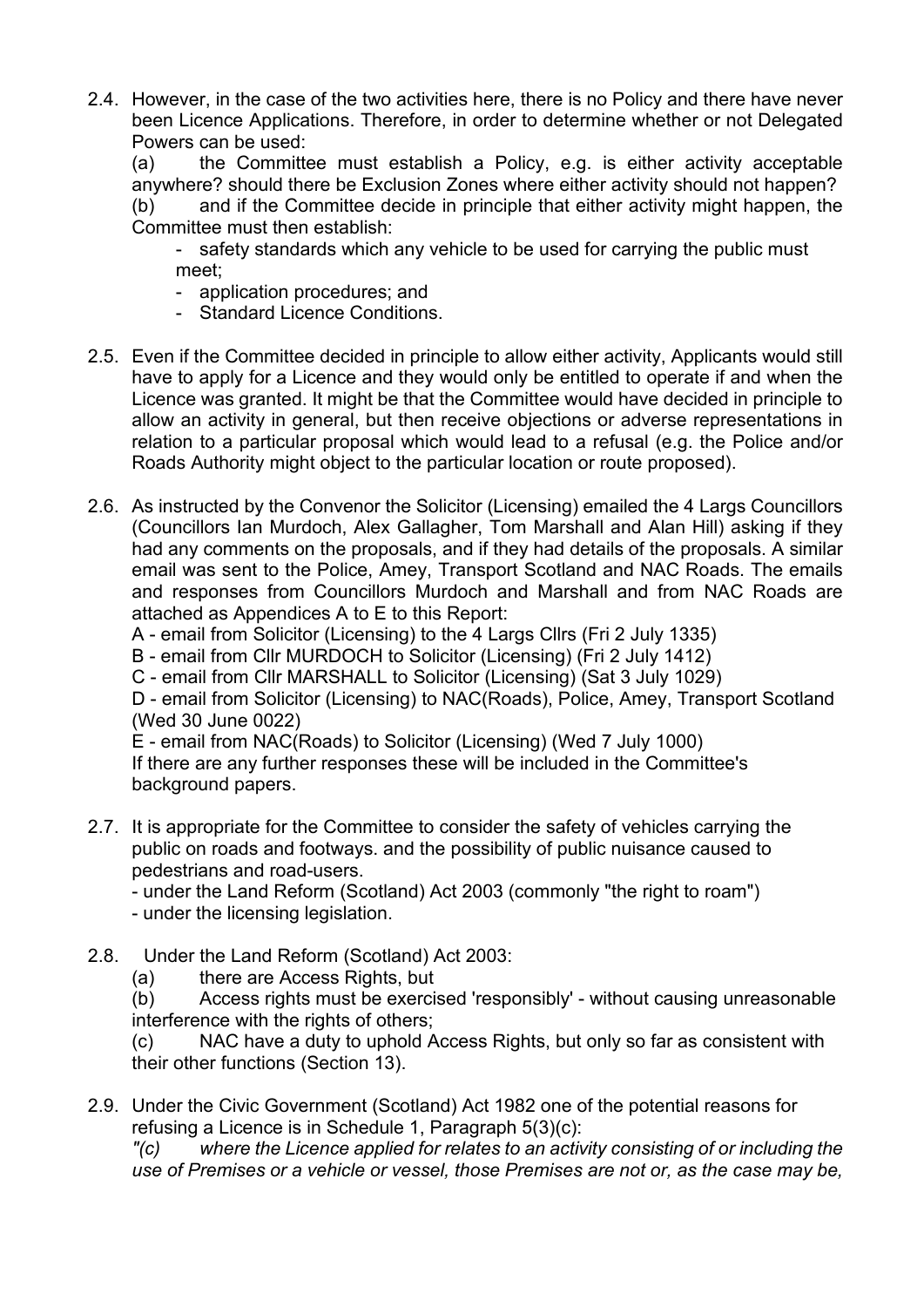*that vehicle or vessel is not suitable or convenient for the conduct of the activity having regard to—*

*(i) the location, character or condition of the Premises or the character or condition of the vehicle or vessel;*

- *(ii) the nature and extent of the proposed activity;*
- *(iii) the kind of persons likely to be in the Premises, vehicle or vessel;*
- *(iv) the possibility of undue public nuisance;*
- *(v) public order or public safety"*

## **3. Proposals**

- 3.1. The Committee should decide whether or not consideration of this matter should be continued pending public consultation.
- 3.2. If the Committee decide "Yes, there should be public consultation", then the Committee should give directions as to what form that should take. It is suggested that this might consist of:

(a) a page being added to the Council's website, containing a summary of the consultation process and a document listing a number of questions ("Possible Consultation Questions" - Appendix F); people responding to the consultation might suggest different issues for consideration;

(b) a post on the Council's social media account informing the public of the review and inviting them to state their views by a Closing Date at least 28 days

(c) the matter would be continued to an unspecified further meeting of the Committee occurring at least 8 weeks after today ("unspecified" - the Clerk intends to place the matter back on the earliest available Agenda, but this is subject to the needs of other business).

(d) the Agenda then would include an item relating to the Review, and Members' Background Papers would include copies of any representations received in response to the consultation;

- (e) the Committee would then conclude the Review.
- 3.3. If the Committee decide "No, there is no need for public consultation and a licensing scheme for one or both of the activities should be adopted in 2021" then it is suggested that the Committee should:

(a) consider the "Possible Consultation Questions" (Appendix F) and

(b) instruct the Clerk in consultation with the Convenor to prepare Licence Standard Conditions to reflect the Committee's decision.

The Clerk would inform the person who has expressed an interest that a Licensing scheme would be established and that Applications would be accepted when it was ready.

## **4. Implications/Socio-economic Duty**

## **Financial**

4.1 At the preliminary stage where the Committee is considering a Policy decision, but is not making a decision on a particular licence application, the financial consequences of the proposed Policy review are not likely to be substantial.

## **Human Resources**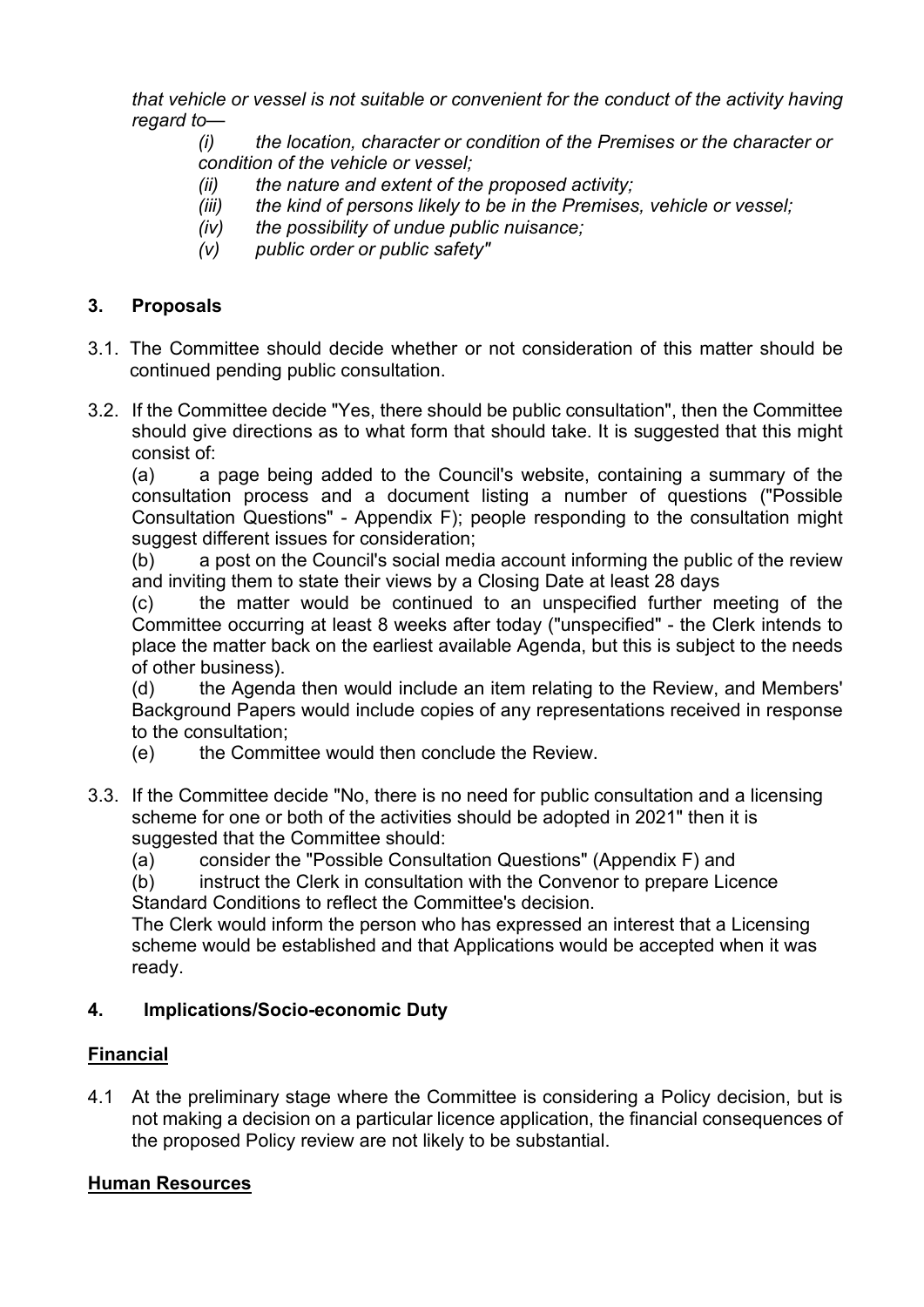4.2 None. The additional procedures involved in setting-up and administering a new licensing system will be conducted by existing staff.

## **Legal**

4.3 There are unlikely to be any immediate legal implications of a Policy decision, but whatever Policy is eventually adopted will be reflected in Licence conditions, which can be challenged in Court. This is very unlikely - the legislation permits Licensing Authorities to have 'reasonable' Standard Conditions, and the Courts traditionally allow Licensing Authorities a wide discretion, so the prospects of appeal are very slight.

## **Equality/Socio-economic**

4.4 The Clerk has considered the Council's duties under the Equality Act 2010 in preparing this Report and does not consider that the present proposals will have any specific impacts. The proposal to employ children is not consistent with the Council's obligations on child welfare.

## **Environmental and Sustainability**

4.5 None.

## **Key Priorities**

4.6 An effective licensing system, for example monitoring the 'fit and proper' status of applicants for licences, and the safety and suitability of vehicles supplying services to the public, helps progress towards one of the Priority Outcomes of the North Ayrshire Council Plan 2019-2024: "People and communities are safe".

## **Community Benefits**

4.7 Not applicable, as the Report does not relate to tendering or procurement exercises.

## **5. Consultation**

5.1 Consultation has taken place as above. The Licensing Committee may carry out consultation to ensure that the eventual Policy review is well-informed. It will remain the case that if there are individual Licence Applications these will have appropriate consultation.

> Andrew Fraser Head of Democratic Services

For further information please contact **William O'Brien, Solicitor (Licensing),** on email <wobrien@north-ayrshire.gov.uk>.

## **Background Papers**

Appx A - email from Solicitor (Licensing) to the 4 Largs Cllrs (Fri 2 July 1335)

Appx B - email from Cllr MURDOCH to Solicitor (Licensing) (Fri 2 July 1412)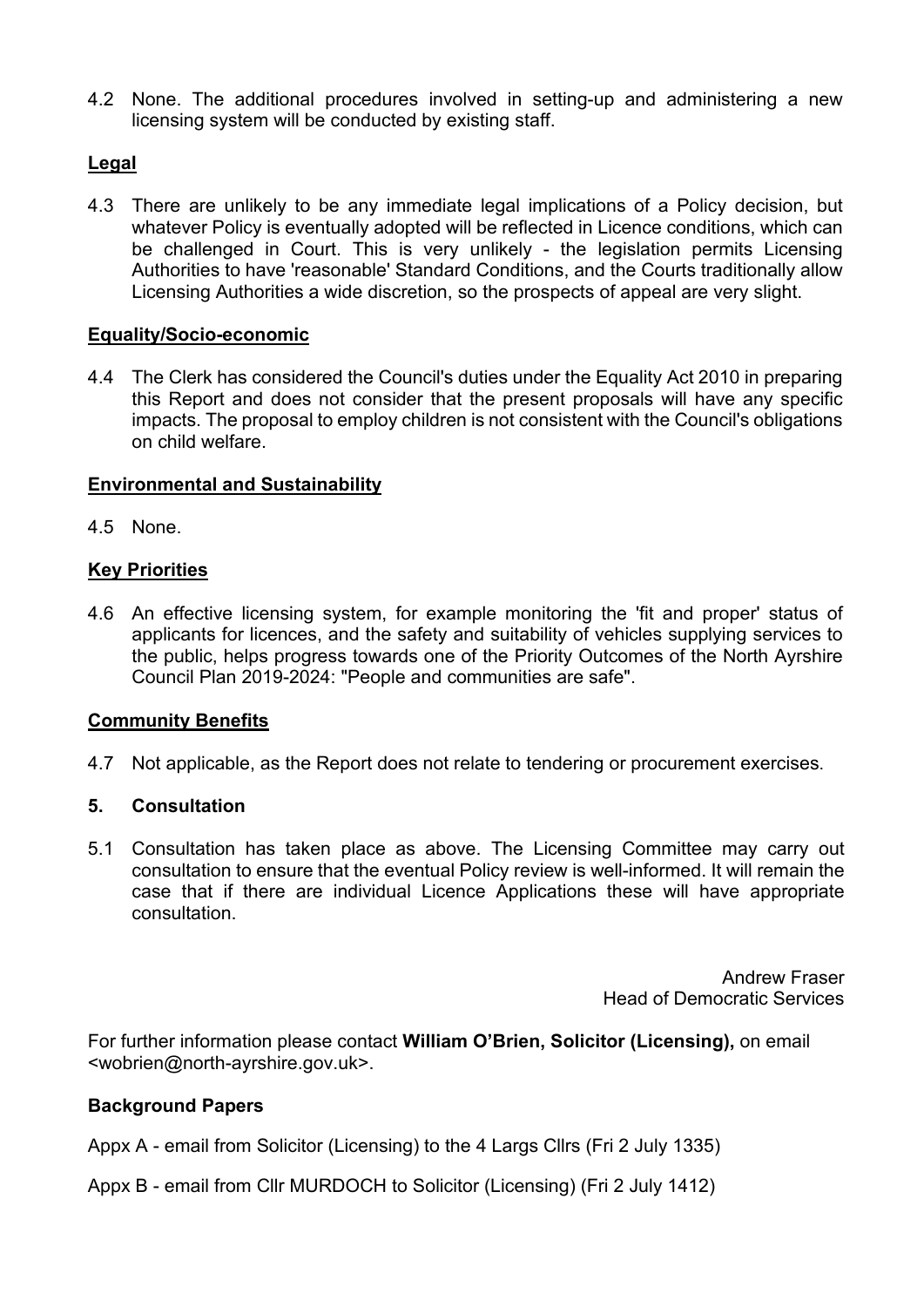Appx C - email from Cllr MARSHALL to Solicitor (Licensing) (Sat 3 July 1029)

Appx D - email from Solicitor (Licensing) to NAC(Roads), Police, Amey, TransportScotland (Wed 30 June 0022)

Appx E - email from NAC(Roads) to Solicitor (Licensing) (Wed 7 July 1000)

Appx F - Possible Consultation questions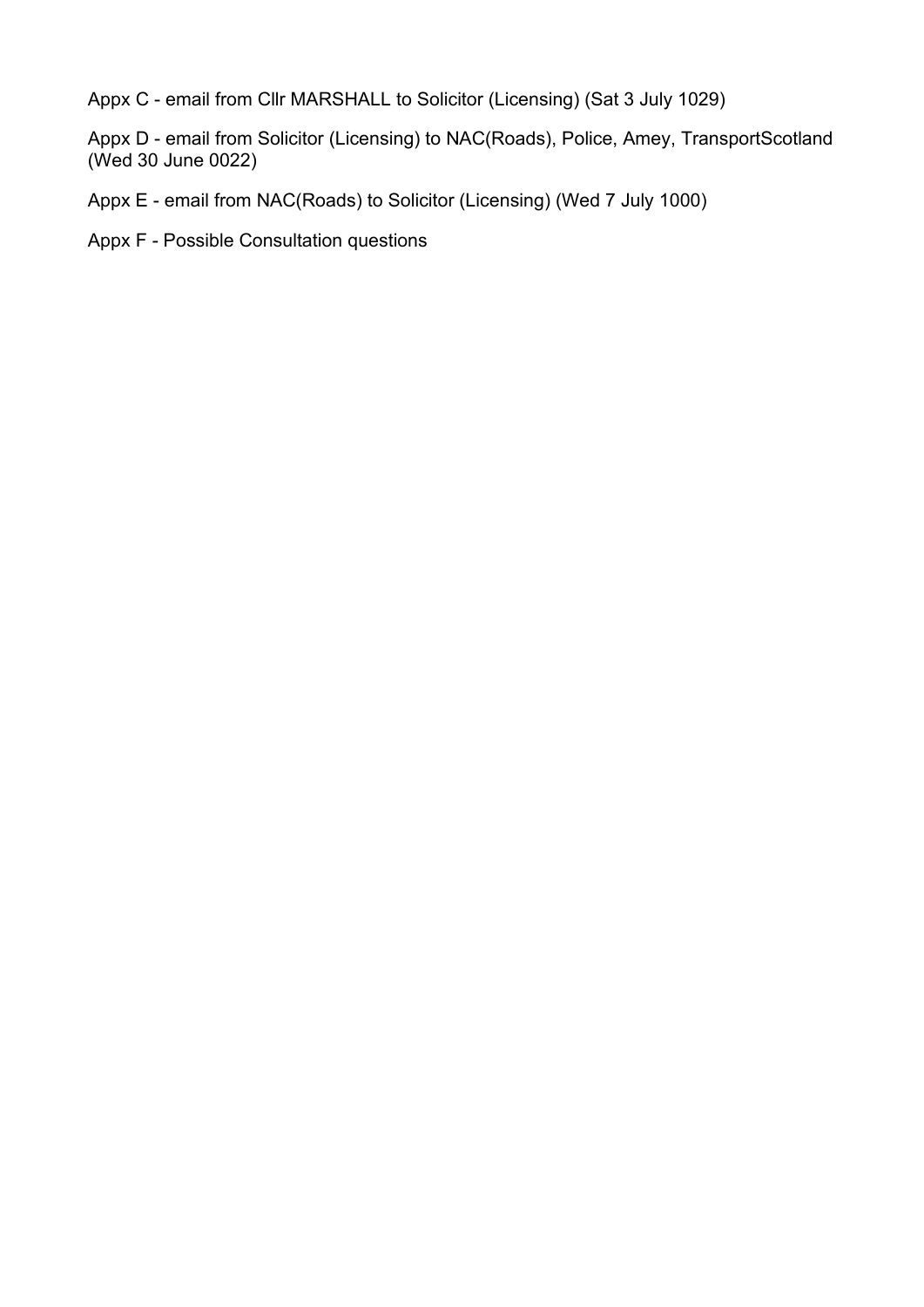**From: William O'brien ( Solicitor / Legal Services )** 

**Sent: 02 July 2021 13:35**

#### **To:**

**Ian Murdoch ( Elected Member / Members ) <IanMurdoch@north-ayrshire.gov.uk>; Alex Gallagher ( Cabinet Member / Members ) <agallagher@north-ayrshire.gov.uk>; Tom Marshall ( Chair - Planning / Members ) <tommarshall@north-ayrshire.gov.uk>; Alan Hill <adhill@robertfduff.co.uk>**

**Cc:**

**Ronnie Mcnicol ( Chair - Licensing / Members ) <rmcnicol@north-ayrshire.gov.uk>; Todd Ferguson ( Elected Member / Members ) <ToddFerguson@northayrshire.gov.uk>; Craig Hatton ( Chief Executive / North Ayrshire Council ) <chatton@northayrshire.gov.uk>; Aileen Craig ( Head of Service / Chief Officer ) <acraig@north-ayrshire.gov.uk>; pressinquiry\_SM (shared mailbox) <press@north-ayrshire.gov.uk>**

**Subject: Largs - proposals for Land Train and Rickshaws (GEN95**)

Councillors

The Largs and Millport Weekly News on Sunday 27 June 2021 carried a story:

"Largs Viking Festival attraction steams ahead"

*[https://www.largsandmillportnews.com/news/19389723.full-steam-ahead-exciting-land](https://www.largsandmillportnews.com/news/19389723.full-steam-ahead-exciting-land-train-plan-largs-viking-festival/)[train-plan-largs-viking-festival/](https://www.largsandmillportnews.com/news/19389723.full-steam-ahead-exciting-land-train-plan-largs-viking-festival/)*

The story reports a proposal for a "Land Train" operating between the Promenade and the Pencil Monument, but no route is mentioned, and the story quotes Mr. Douglas Blair, one of the Festival's directors, as saying "We are hoping it can be used for a little tour of Largs" which suggests that the hope is to operate outside the Promenade-Pencil route.

Separately, earlier in 2021 a Councillor asked on behalf of a constituent who asked about operating a rickshaw service, offering rides to the public, on Largs Promenade. I gave the Councillor advice on 7 April and heard no more about it until Thursday 24 June 2021 when the constituent emailed asking how to get a Licence.

For these activities to proceed, both would need a Street Trader's Licence under Section 39 of the Civic Government (Scotland) Act 1982.

The Licensing Committee have not considered the basic question of principle of whether these activities should be permitted anywhere in North Ayrshire and will require to do so before they could be permitted to proceed.

To take matters forward, Councillor McNicol has agreed that the Committee will hold a Special Meeting during recess to look at the questions of principle and subject to achieving a quorum of Members, the meeting will be held on Wednesday 14 July 2021. The Committee will consider:

1. The principle of whether the proposed activities are permissible, and (if so).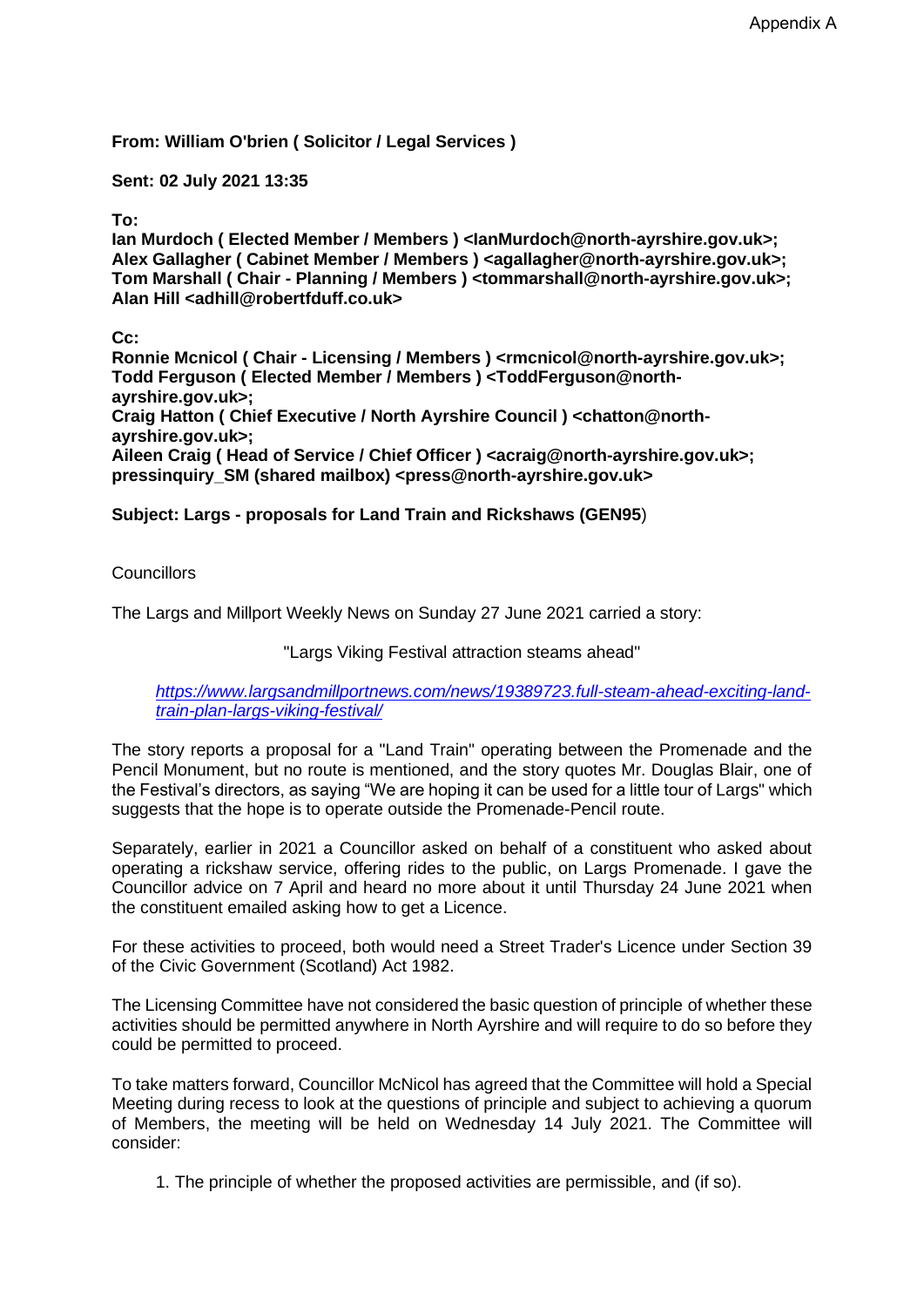2. The Licence conditions and Application procedure to be applied.

If the Committee agrees to set up a licensing system for these types of activities in North Ayrshire, the parties involved in the current proposals will be invited to apply for a licence. Licences will then not be granted until we have comments from the Police and NAC Departments. If there are no adverse comments, the licences would be granted through delegated powers applying the approved policy and conditions. If there are any adverse comments, then delegated powers will not be available and the individual application will be considered by the next Licensing Committee.

In the meantime I am approaching NAC Roads, Amey (Traffic Scotland), and the Police asking for their views about the proposals, whether in relation to the Promenade alone or the rest of Largs.

Should you require any further information in the meantime or have any comments you would wish me to refer to the committee, please let me know.

If the Committee agree in principle that either type of activity can be permitted, it may be possible to set up a new licensing system in time for Summer 2022.

Can I ask Largs Elected Members if they have any comments on the proposals, and if they have details of the proposals - see questions below.

The Committee would encourage tourism n Largs but public safety is a priority.

William

Solicitor (Licensing)

#### Questions

- what is the route of the "Land Train"/Rickshaw ?
- what roads will it travel on ?
- have the Police been told ?
- what footpaths and footways will it travel on ?
- at what days and times will it operate ?
- where will the vehicle be kept when not in use ?
- how many people will it carry ?
- who will provide the vehicle ?
- who carries out mechanical services to the vehicle ?
- what standards are applied to the mechanical services ?
- how often is the vehicle inspected to those standards ?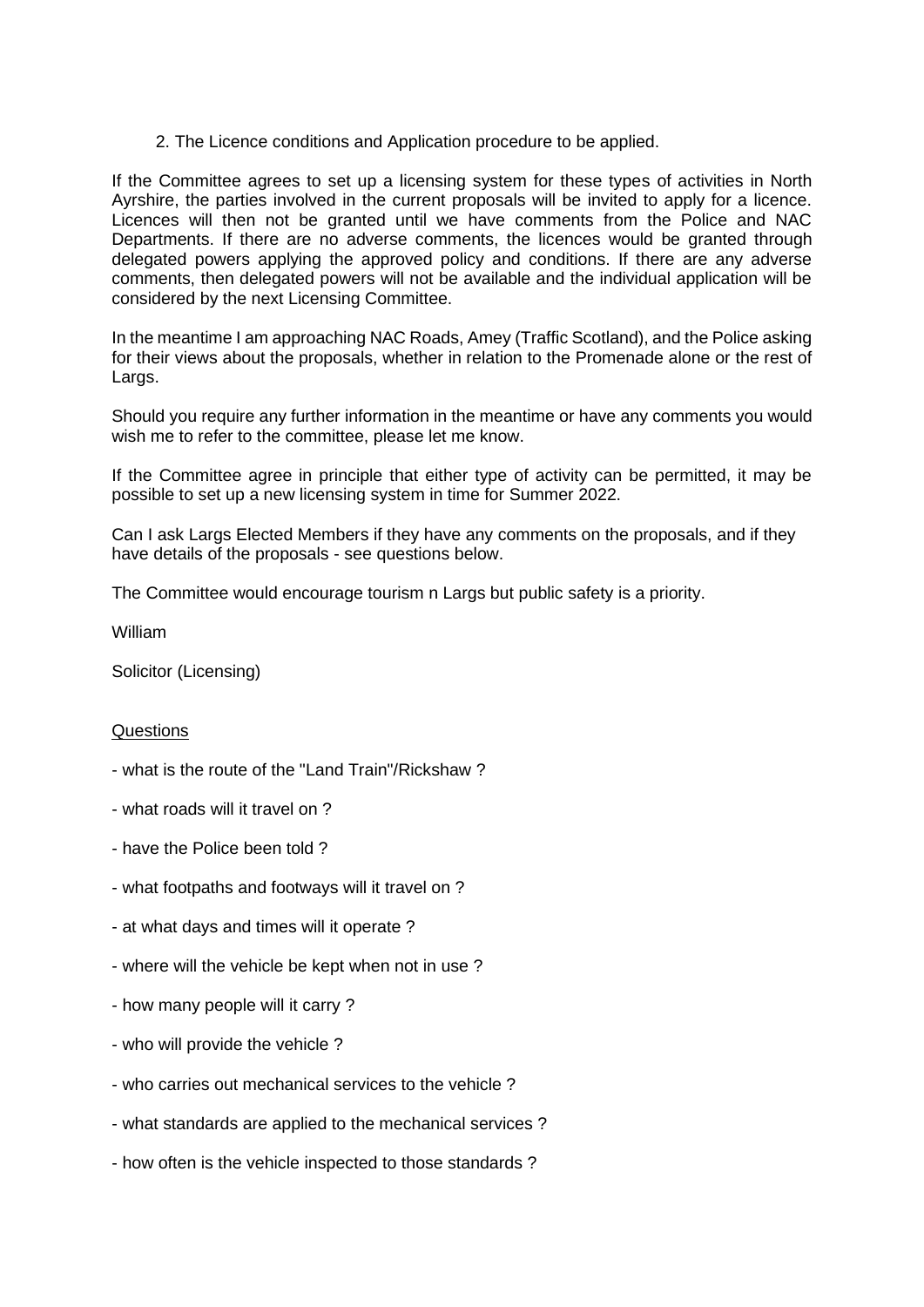- who drives the vehicle (each driver will need a ST Employee Licence as well as the Operator needing a ST Operator's Licence) ?

- what is the drivers' age, competence and experience (by Law, no-one under school age can carry out Street Trading) ?

- is the vehicle insured for use on roads ?
- is the vehicle insured for use on footpaths and footways ?
- what insurer provides the policy in each case ?
- what is the extent of cover in each case ?
- does this insure
	- passengers
	- people not riding in the Road Train/Rickshaw
	- in each case, their property ?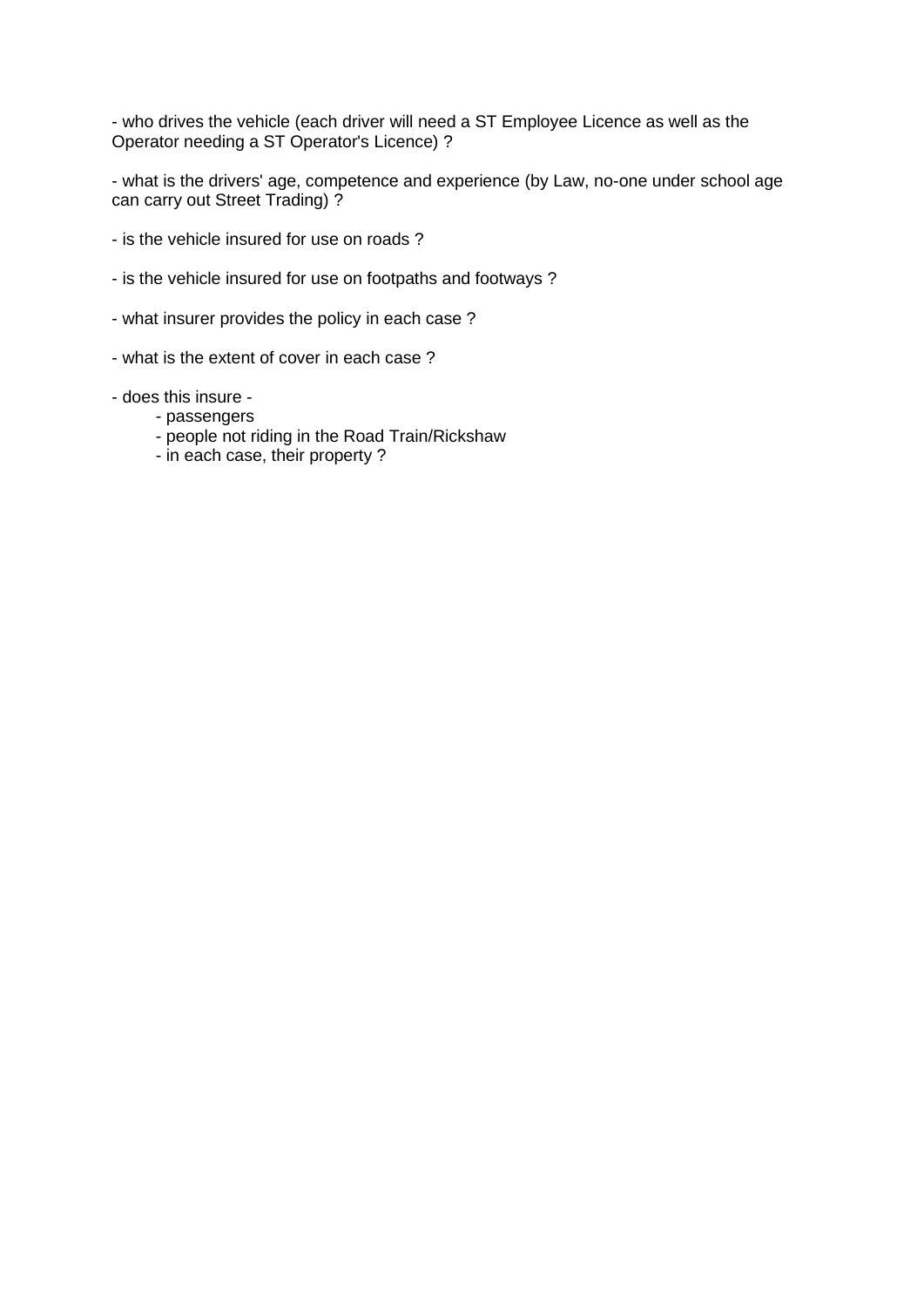**From: Ian Murdoch ( Elected Member / Members ) <IanMurdoch@northayrshire.gov.uk>** 

**Sent: 02 July 2021 14:12**

**To: William O'brien ( Solicitor / Legal Services ) <wobrien@north-ayrshire.gov.uk>;**  Alex Gallagher ( Cabinet Member / Members ) <aagallagher@north-ayrshire.gov.uk>; **Tom Marshall ( Chair - Planning / Members ) <tommarshall@north-ayrshire.gov.uk>; Alan Hill <adhill@robertfduff.co.uk>**

**Cc: Ronnie Mcnicol ( Chair - Licensing / Members ) <rmcnicol@northayrshire.gov.uk>; Todd Ferguson ( Elected Member / Members ) <ToddFerguson@north-ayrshire.gov.uk>; Craig Hatton ( Chief Executive / North Ayrshire Council ) <chatton@north-ayrshire.gov.uk>; Aileen Craig ( Head of Service / Chief Officer ) <acraig@north-ayrshire.gov.uk>; pressinquiry\_SM (shared mailbox) <press@north-ayrshire.gov.uk>**

**Subject: RE: Largs - proposals for Land Train and Rickshaws (GEN95)**

Official-Protect

Good Afternoon William,

We have discussed a train running on Largs Prom for years as a possible 'Park & Ride'.

However, in order for an articulated train to travel along past Bowencraig, the Prom would need to be widened. I had a Class I HGV Licence for many years and I can't see how it would be possible to drive an articulated train on this section. I have no problem with the proposal on the rest of the Prom as long as it does what the rest of us do while driving on the Prom. (Travel between 5 & 10 MPH with hazard lights on, give way to pedestrians at all times and be mindful of young children and dogs off the lead.

If the proposal is to use it on the road, I am happy to leave it up to our Roads Department, Amey and Police Scotland. There is a train that travels around the roads in Sorento in Italy and it is very popular and seems to run with no problems.

I would be interested to hear what Protective Services think about the proposal. How would it work with Social Distancing?

On the second proposal, the applicant does not wish to start the Rickshaw Service until the start of next season and certainly does not want to risk losing around £700 in fees. I was the Councillor that raised this on my constituents behalf.

I have several thoughts on this proposal but I won't say any more as members of the Licensing Committee are copied in on this email. I am willing to discuss this at any other time.

Kind Regards Councillor Ian Murdoch Ward 8 North Coast and Cumbraes Mobile number 07976657324 Email address [ianmurdoch@north-ayrshire.gov.uk](mailto:ianmurdoch@north-ayrshire.gov.uk)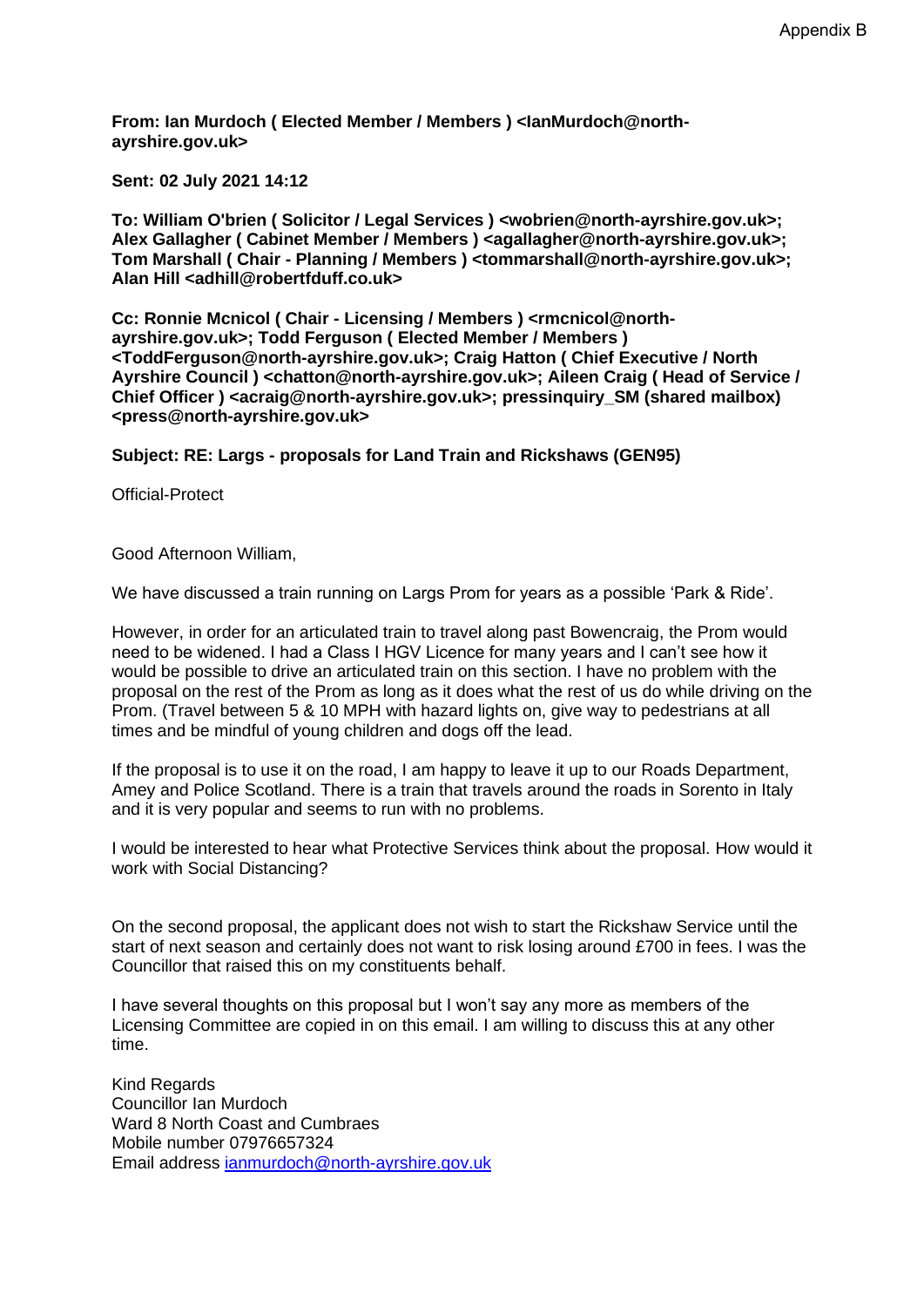**From: Tom Marshall ( Chair - Planning / Members ) <tommarshall@northayrshire.gov.uk>** 

**Sent: 03 July 2021 10:29**

**To: Ian Murdoch ( Elected Member / Members ) <IanMurdoch@north-ayrshire.gov.uk>; William O'brien ( Solicitor / Legal Services ) <wobrien@north-ayrshire.gov.uk>; Alex**  Gallagher ( Cabinet Member / Members ) <agallagher@north-ayrshire.gov.uk>; Alan **Hill <adhill@robertfduff.co.uk>**

**Cc: Ronnie Mcnicol ( Chair - Licensing / Members ) <rmcnicol@northayrshire.gov.uk>; Todd Ferguson ( Elected Member / Members ) <ToddFerguson@north-ayrshire.gov.uk>; Craig Hatton ( Chief Executive / North Ayrshire Council ) <chatton@north-ayrshire.gov.uk>; Aileen Craig ( Head of Service / Chief Officer ) <acraig@north-ayrshire.gov.uk>; pressinquiry\_SM (shared mailbox) <press@north-ayrshire.gov.uk>**

**Subject: Re: Largs - proposals for Land Train and Rickshaws (GEN95)**

William,

Thanks for the email.

I object to any proposal for a Land Train and Rickshaws on any pedestrian or shared use paths in North Ayrshire.

I detail below my specific objections which are based on Largs promenades but will be applicable in other situations..

1. I live close to the South Promenade and regularly walk all promenades in Largs and do meet pedestrians who are distressed by cyclists which pass them by at speed without any audible notification. I have on occasion being verbally abused when remonstrating with speeding cyclists. I did raise the matter with Active Travel who have erected some notices to state that although it is a shared pathway that cyclists must give way to pedestrians ( and dogs and children). However these notices are ignored !! Ideally non pedestrian users of the Promenades should have their own dedicated path as is common elsewhere and particularly on the Continent.

2. There is no scope at all to run a train or a rickshaw on the promenades because they are either far too busy and congested with people in the town centre in the summer or at the south end of the prom , far too narrow being only 3 m wide. Additionally no one should be driving on the Promenade.

3. There is ample evidence that shared use promenades etc will potentially give rise to injury, either physical or psychological, to pedestrians and this is unacceptable never mind the legal liability of such interactions.

Finally! An alternative candy positive suggestion would be to provide a water based service from Barrfields Slip to the Marina

Regards

Tom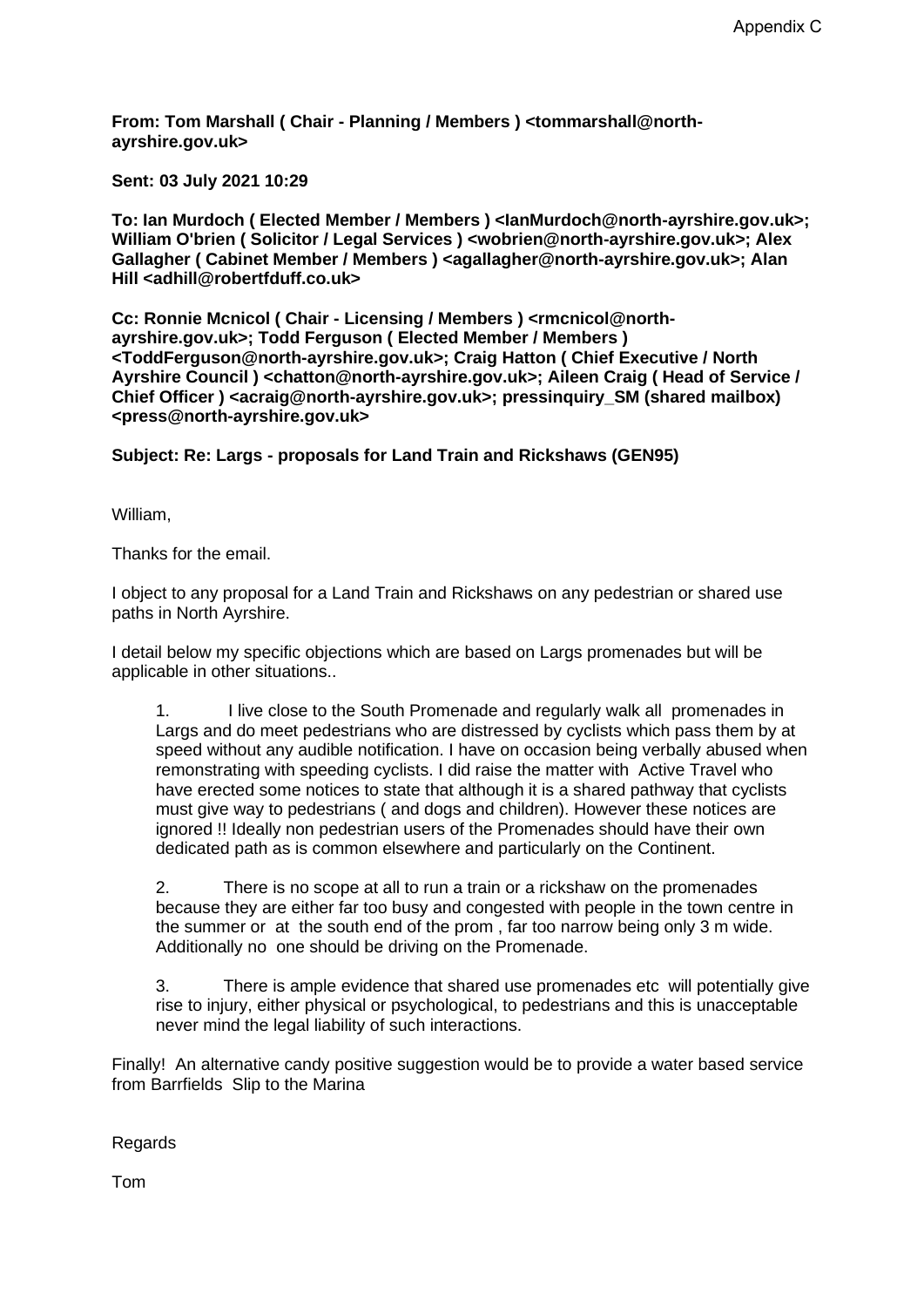Cllr Tom Marshall Chair - Planning Conservative & Unionist Group Leader North Ayrshire Council North Coast & Cumbraes Ward 8 M 07971198628

*[fw email from Cllr. Murdoch to WOB Friday, July 2, 2021 2:12 pm]*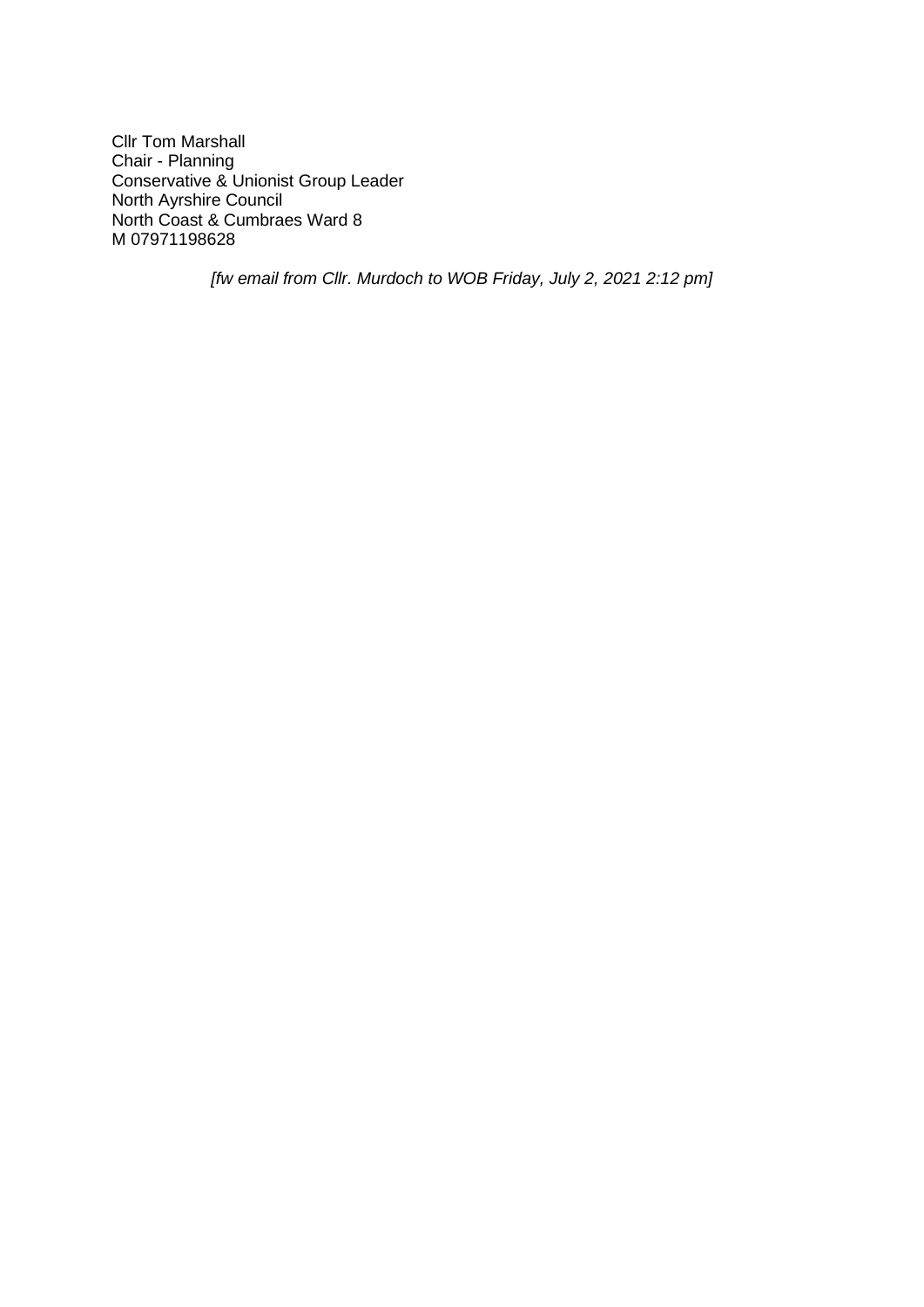**From: William O'brien ( Solicitor / Legal Services )** 

**Sent: 30 June 2021 00:22**

**To: Campbell Dempster ( Snr Manager / Roads ) <cdempster@north-ayrshire.gov.uk>; Phil.Hinchliff@transportscotland.gsi.gov.uk; OCCR-southwest@amey.co.uk; Alan.Paterson3@scotland.pnn.police.uk; Scott.Barrie@scotland.pnn.police.uk; ayrshirelicensing@scotland.pnn.police.uk**

**Cc: Aileen Craig ( Head of Service / Chief Officer ) <acraig@north-ayrshire.gov.uk>; Andrew (AndrewFraser@north-ayrshire.gov.uk) <AndrewFraser@northayrshire.gov.uk>; Nicola Shearer ( Team Manager / Legal Services ) <nshearer@north-ayrshire.gov.uk>; Ruth Wilson ( Team Manager / Legal Services ) <ruthwilson@north-ayrshire.gov.uk>**

#### **Subject: Use of "Land Trains" and rickshaws in North Ayrshire (GEN95)**

#### Everyone

This email is to explain that North Ayrshire Council Licensing Committee are considering proposals and want the views of stakeholders before they make policy.

The Committee will first be considering the issues at a Special Meeting to be held in the week commencing Monday 12 July 2021. There are many details to be looked at, but for the moment the Committee want general views.

The Special Meeting will not be considering whether or not to grant individual Licences, but only considering policy questions, such as "Should either of these activities be allowed anywhere in North Ayrshire?"

There are two proposals for Largs, but if the proposals are allowed there they might arise anywhere in North Ayrshire.

The proposals are:

#### *(a) "Land Train"*

The Largs and Millport Weekly News on Sunday 27 June 2021 carried a story:

#### "Largs Viking Festival attraction steams ahead"

#### *https://www.largsandmillportnews.com/news/19389723.full-steam-ahead-exciting-landtrain-plan-largs-viking-festival/*

The story reports a proposal for a "Land Train" operating between the Promenade and the Pencil Monument, but no route is mentioned, and the story quotes Mr. Douglas Blair, one of the Festival's directors, as saying "We are hoping it can be used for a little tour of Largs" which suggests that the hope is to operate outside the Promenade-Pencil route.

The organisers had not asked the NAC Licensing section if there were any licensing implications and I didn't know about the "Land Train" plan until I saw the Press Report.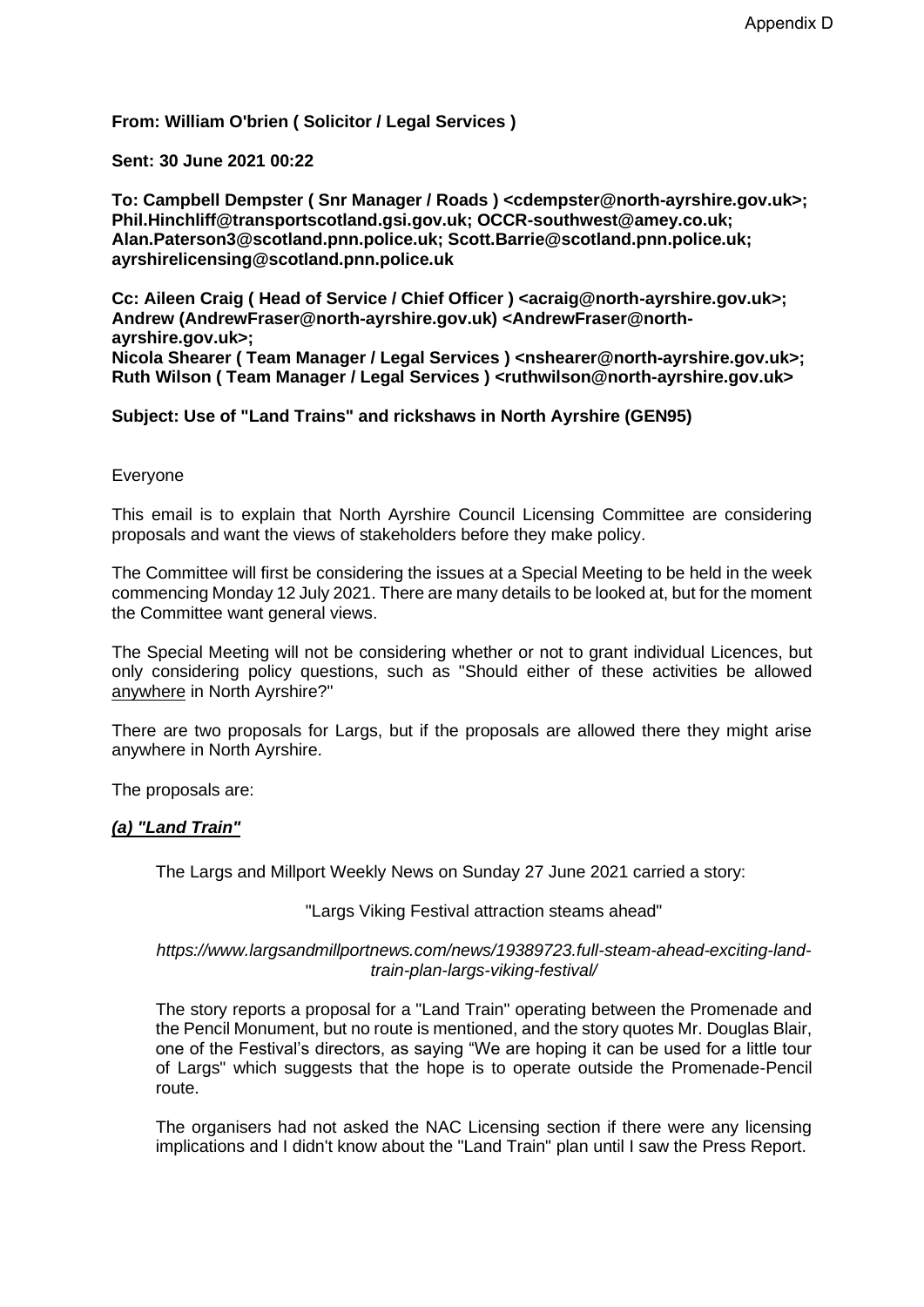#### *(b) Rickshaws*

Separately, in April 2021 Cllr. Murdoch asked about a constituent proposing running a rickshaw business, using her children, on Largs Promenade. I sent him an email with advice and heard no more. My email included:

*"A point to be emphasised is that NAC have never been asked to license anything like this before. There have been occasional inquiries over the years but no-one has gone as far as applying for a Licence.*

*I think that it is likely that the first Application would have to be considered by the Licensing Committee. There would have to be discussions to agree appropriate standards for an activity which involves carrying the public, and the preparation of new Licence conditions. It would also have to be agreed how the safety of the vehicle was to be established: traditional Taxis and Private Hire Cars are regularly inspected at the NAC Garage in Kilwinning, and I do not know what capacity they would have to take on the inspecting of rickshaws.*

*Your constituent proposes to operate on the Prom in Summer 2021. This is unlikely to be possible."*

That was on 7 April 2021. On Thursday last week (24 June) the constituent contacted us directly to ask about getting a licence. Her proposal is to run rickshaws between "Fishworks" (near the ferry terminal) and Aubery Park, using her children aged 14, 15 and 16.

#### *In both cases:*

Both activities would need a "Street Trader's Licence" under Section 39 of the Civic Government (Scotland) Act 1982. The employment for Street Trading of children below school leaving age is illegal: Children and Young Persons (Scotland) Act 1937, Section 30(1). There are no Byelaws in North Ayrshire permitting parents to employ children of 14 and over for street trading.

No such Licence has been granted or even applied for. No Licence will be available before the Festival runs 28th August to 5th September 2021.

The Licensing Committee have not even considered the basic question of principle - "should these activities be permitted anywhere in North Ayrshire?"

At the Special Meeting to be held in about 2 weeks the Committee will consider that question. As well as sending this email to

- NAC Roads
- Amey / Transport Scotland
- Police Scotland

to seek views, an email will shortly go to the four Councillors representing Largs inviting their views.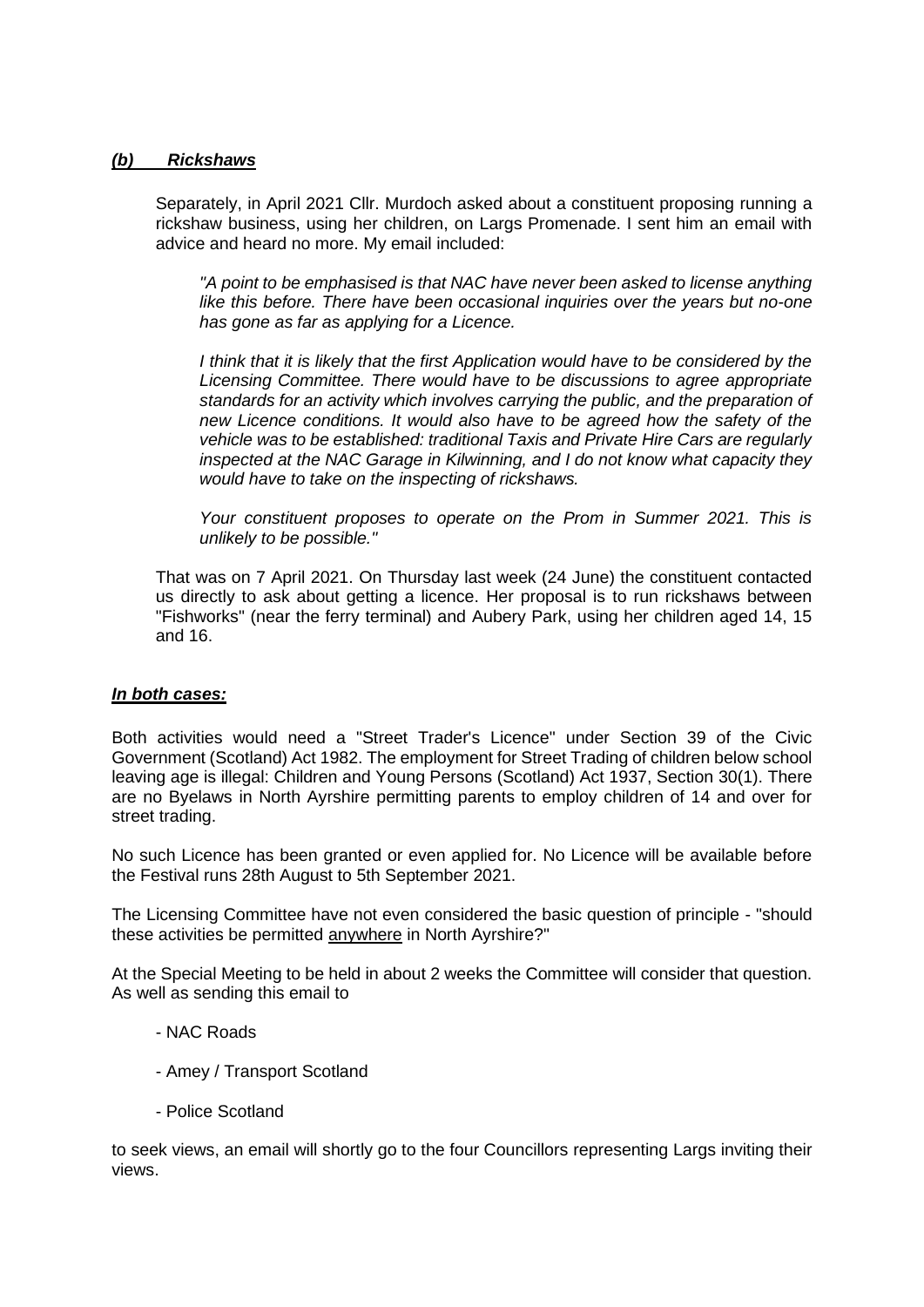With each activity, there are at least 2 points of decisions open to the Committee:

(1) it should not be allowed anywhere; or

(2) it can be allowed, except in "Exclusion Zones" set by the Committee, such as specified population centres or particularly congested areas.

If the Committee select (2), the Committee will consider some other policy questions, and then will instruct the Clerk:

- (a) to prepare a set of Licence Conditions, and
- (b) to establish a procedure for Licence Applications.

and to wait until the Convenor approves these. Normally both (a) and (b) would be presented to the whole Committee for discussion, but because of the pressure of time we are moving more quickly so that we can have a system ready for 2022.

In addition to rickshaws, we should also consider pedicabs and tuk-tuks. We have had a few inquiries over the years but until now the inquiries have never progressed beyond the initial questions.

#### *Other questions*

If the answer to the question of principle is "yes", there would then be further questions, for example:

## **"where can these things happen?"**

When the inquiry was only about rickshaws on the Promenade, Campbell Dempster in NAC Roads told a Councillor in April 2021:

*"That said, I do have safety concerns with the potential conflict between the*  rickshaw and pedestrians particularly around the ferry that would need to be *addressed.* 

*For something of this nature to work I think there would need to be a dedicated cycle lane and the operating limits would need to be clearly defined to minimise any potential conflict. I do not think starting at the Ferry Terminal would necessarily be a good location due to high pedestrian footfall here"*

Perhaps there should be Exclusion Zones where Land Trains, rickshaws etc. cannot be used.

One of the potential reasons for refusing a Licence is in Civic Government (Scotland) Act 1982, Sch. 1, Para. 5(3)(c):

*"(c) where the Licence applied for relates to an activity consisting of or including the use of Premises or a vehicle or vessel, those Premises are not or,*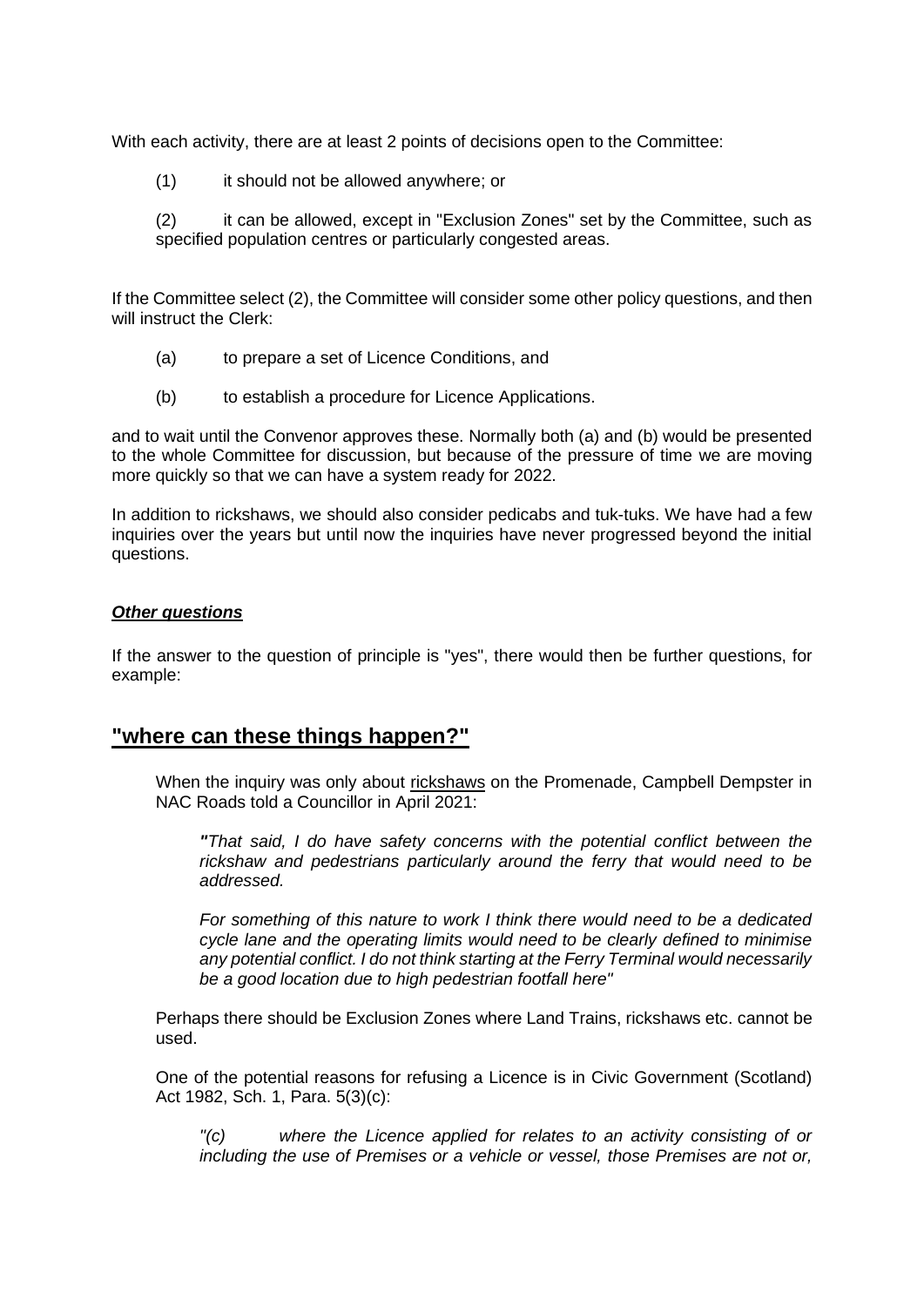*as the case may be, that vehicle or vessel is not suitable or convenient for the conduct of the activity having regard to—*

*(i) the location, character or condition of the Premises or the character or condition of the vehicle or vessel;*

- *(ii) the nature and extent of the proposed activity;*
- *(iii) the kind of persons likely to be in the Premises, vehicle or vessel;*
- *(iv) the possibility of undue public nuisance;*
- *(v) public order or public safety"*

If there was a specific proposal to use a particular area for Land Trains, rickshaws etc., is it likely that you would object? Conversely, are there any areas where you would not object, in which case please give the Committee your views on what conditions and arrangements the new licensing scheme should include.

## **"what standards for mechanical safety apply to rickshaws etc, and how are these checked?"**

If this was a Taxi or Private Hire Car carrying the public, there would be Committeeapproved inspection standards and the vehicle would be regularly checked at the NAC garage; a vehicle which would carry the public and which drives on pedestrian walkways would need good brakes and steering.

The rickshaw licensing system operated by Edinburgh City Council depends on selfcertification.

I suppose that "Land Trains" will be licensed as "Motor Vehicles" and they, and their drivers, will be licensed under the Road Traffic legislation, but this is something for the Police to look into.

## **"should there be conditions preventing rickshaws etc. with passengers from using carriageways?"**

Maybe limiting rickshaws to pedestrian footpaths and footways? It's not enough to say "bicycles can go on the road": it's one thing to look at a cycle where the only load is the rider, and another thing to look at a rickshaw carrying two adults (I had an inquiry years ago from a hotelier in Brodick who wanted to send his son to pick up guests from the ferry, so possibly the rider would be pulling luggage too). Land Trains elsewhere drive on the road.

Maybe require rickshaws to have seat-belts for passengers?

Maybe have crash helmets available to passengers, so it's their choice if they use them but at least they're available?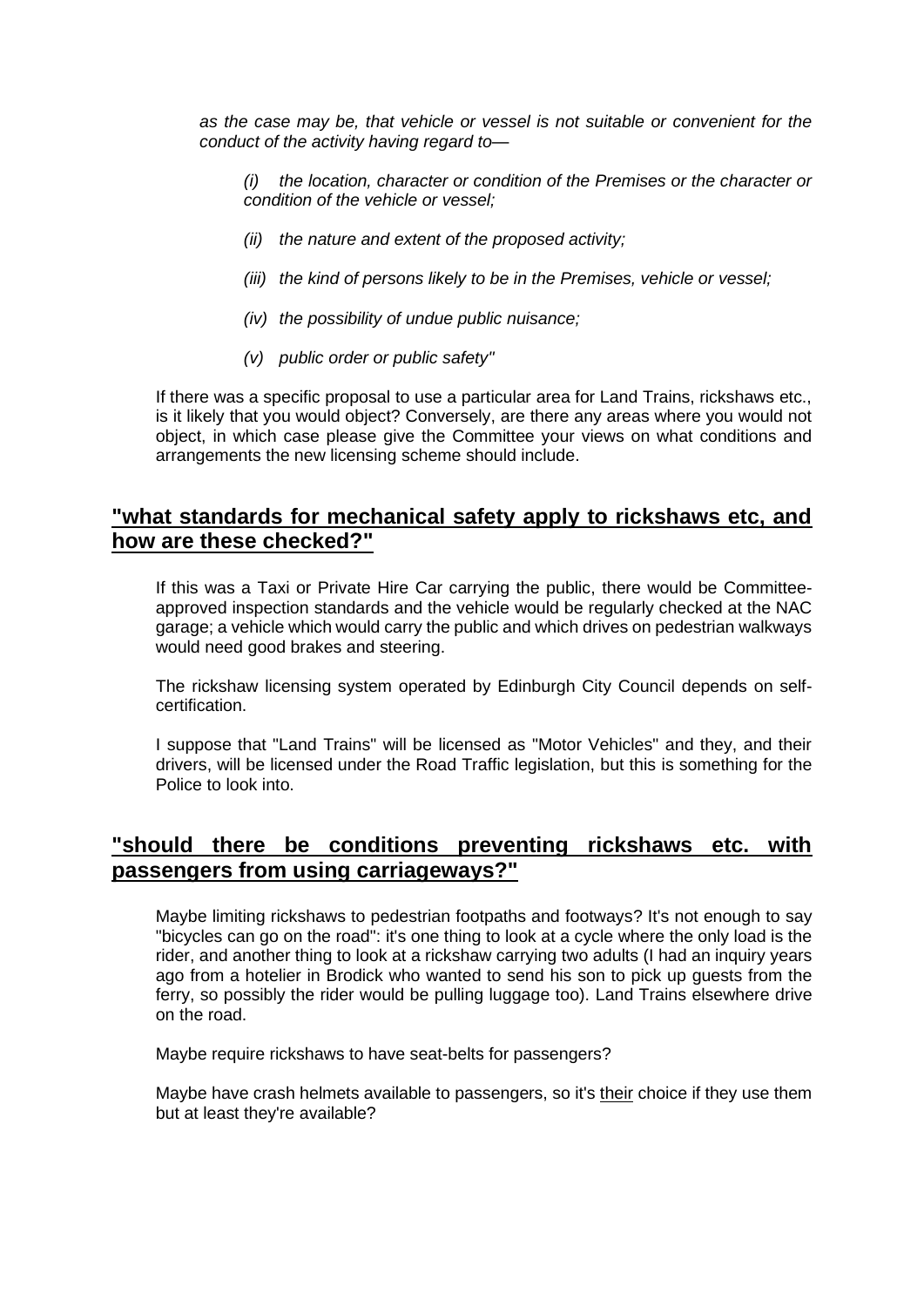## **"what should there be a minimum age of operators/employees be?**

A regular feature of the inquiries over the years is that the would-be Licence-Holders are not proposing to ride the vehicles themselves, but rather they plan engage their children to do so (e.g. the Brodick hotelier; the initial inquiry about Rickshaws on Largs Prom included "... I'd be starting it mainly to create work for my boys. John is autistic and will struggle to interview well. ...").

By law the minimum age would be at least 16 (no person who is not 'over school age' can be engaged in street trading - Children and Young Persons (Scotland) Act 1937, Sections 30(1) and 37(a)), although maybe it should be higher here because the 'employees' are responsible for the safety of the public - both their passengers and other road-users (comparing with another Licence to carry the public, the effective minimum age of Drivers of Taxis or Private Hire Cars is 18, because they must first have held a DVLA Driving Licence for at least 12 months: 1982 Act, Section 13(3)).

A child may not have the same perception of risk as an adult. What if the child takes a shortcut across a busy road, not appreciating that a laden rickshaw is not as agile as an ordinary bicycle? What competence and experience do children have to bring onto a footpath/footway a vehicle which is potentially a danger to other road-users?

A child has no legal capacity either to apply for a Licence or to undertake contractual obligations. The general rule is that transactions by children under 16 are null and void - Age of Legal Capacity (Scotland) Act 1991, Sections 1(1) and 2(5). The exception which would allow children to buy toys and sweets (Section 2(1)) is not satisfied:

*"A person under the age of 16 years shall have legal capacity to enter into a transaction of a kind commonly entered into by persons of his age and circumstances, ..."*

Children do not commonly haul passengers on rickshaws or enter into contracts for the carriage of persons.

There are further questions set out below.

The Committee would be interested on your views on these issues, and on any other issues you may want to raise.

Thank you for your consideration and I look forward to receiving your preliminary views by Friday 9 July 2021.

Can I ask you to reply to the general Licensing INBOX, rather than my own email:

**[licensing@north-ayrshire.gov.uk;](mailto:licensing@north-ayrshire.gov.uk)**

William O'Brien

Solicitor (Licensing) North Ayrshire Council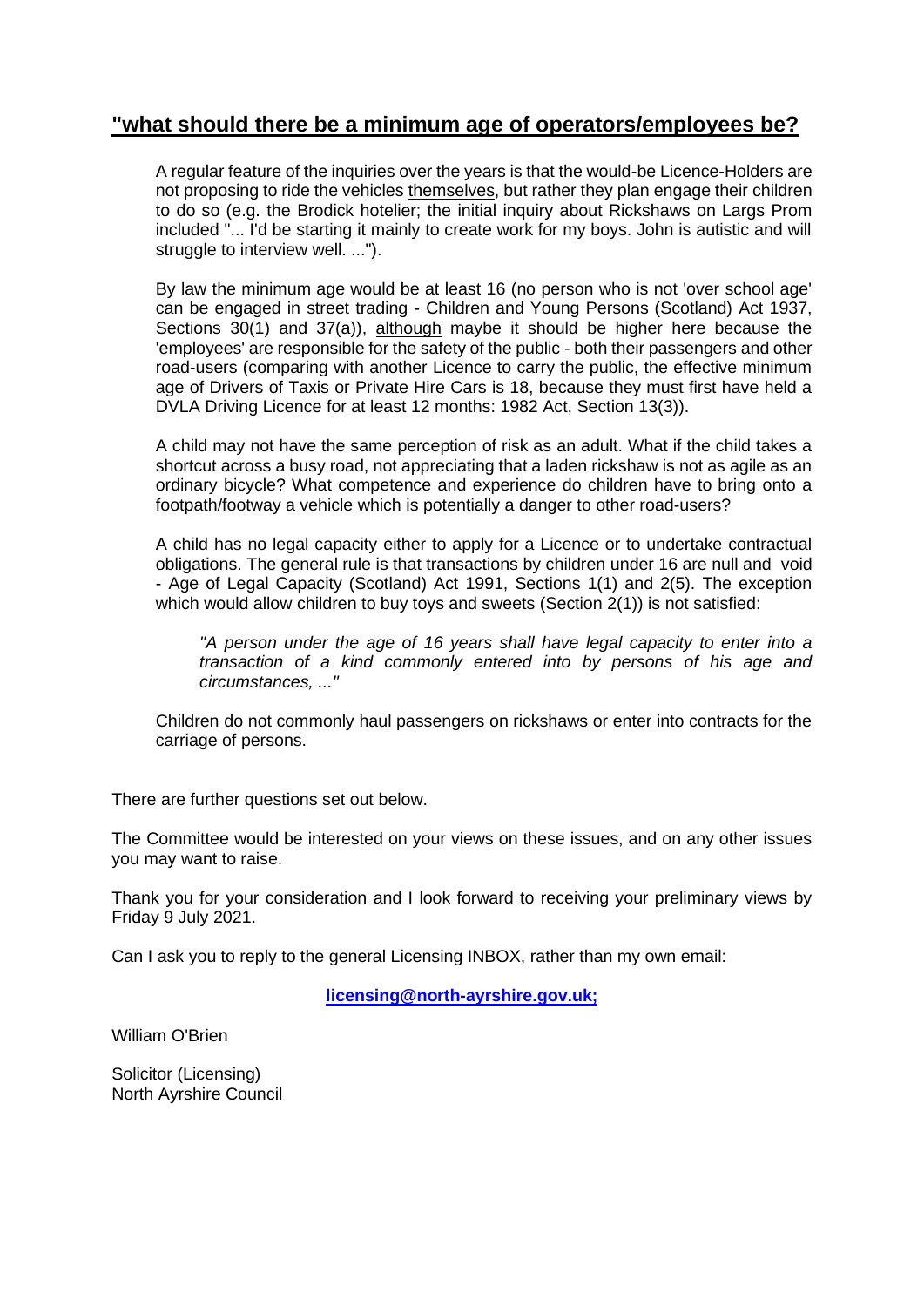### *Further questions*

- what is the route of the "Land Train"/Rickshaw ?
- what roads will it travel on ?
- what footpaths and footways will it travel on ?
- at what days and times will it operate ?
- where will the vehicle be kept when not in use ?
- how many people will it carry ?
- who will provide the vehicle ?
- who carries out mechanical services to the vehicle ?
- what standards are applied to the mechanical services ?
- how often is the vehicle inspected to those standards ?

- who drives the vehicle (each driver will need a ST Employee Licence as well as the Operator needing a ST Operator's Licence) ?

- what is the drivers' age, competence and experience (by Law, no-one under school age can carry out Street Trading) ?

- is the vehicle insured for use on roads ?
- is the vehicle insured for use on footpaths and footways ?
- what insurer provides the policy in each case ?
- what is the extent of cover in each case ?
- does this insure
	- passengers
	- people not riding in the Land Train/Rickshaw
	- in each case, their property ?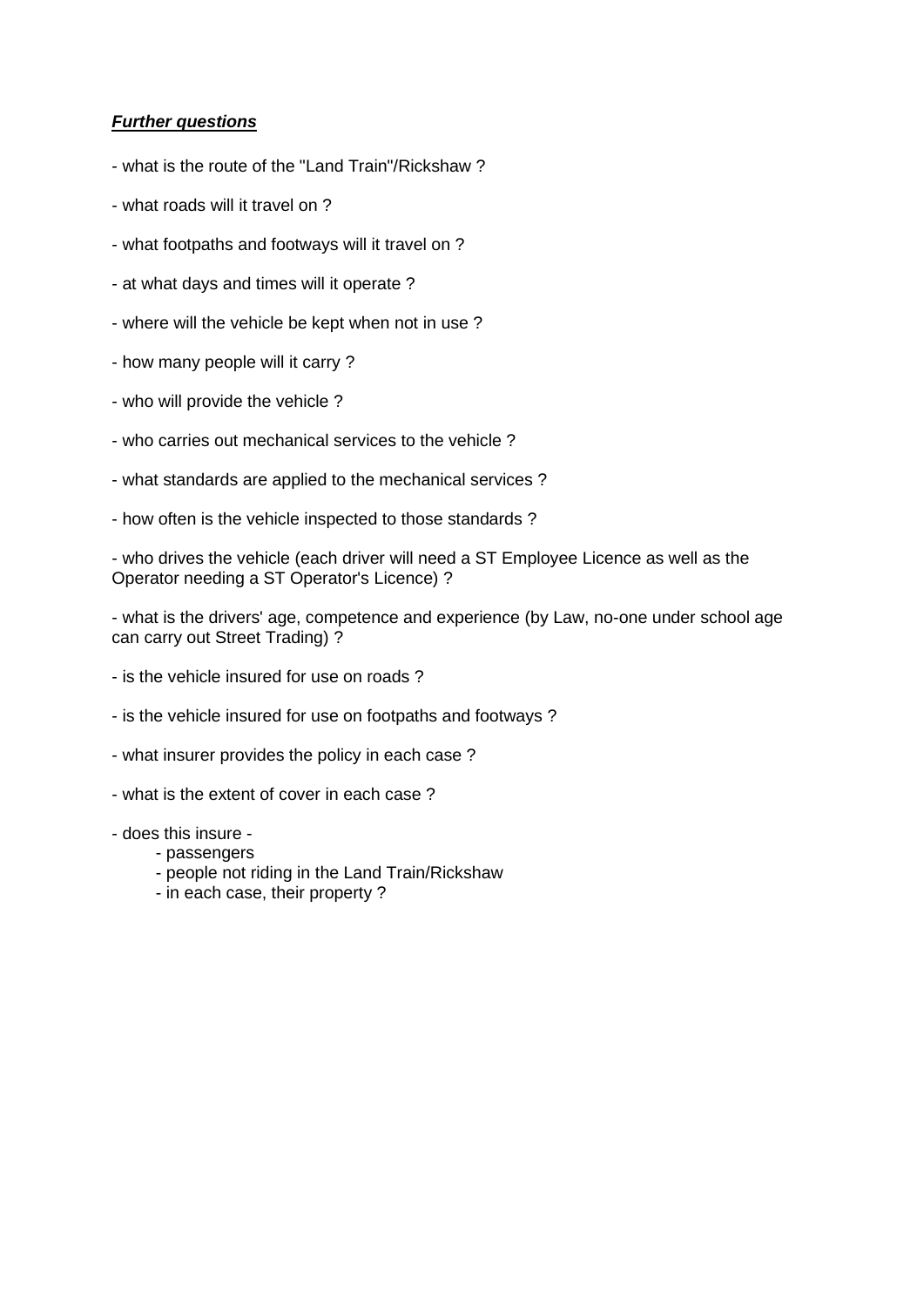#### **From: Campbell Dempster ( Snr Manager / Roads ) <cdempster@northayrshire.gov.uk> Sent: 07 July 2021 10:00 To: William O'brien ( Solicitor / Legal Services ) <wobrien@north-ayrshire.gov.uk> Subject: RE: Use of "Land Trains" and rickshaws in North Ayrshire (GEN95)**

#### William,

In principle the Roads Service does not object to the proposal for the use of a Land Train or Rickshaws within Largs or anywhere within North Ayrshire. However, for these or any other similar proposals, a comprehensive package of detailed information is necessary and should be supplied with the proposal for the Service to carry out an accurate safety assessment.

This is not an exhaustive list for the type of information required,

- what is the route of the "Land Train"/Rickshaw?
- what is the weight, length, and width of the "Land Train"/Rickshaw?
- what roads will it travel on?
- what footpaths and footways will it travel on?
- at what days and times will it operate?
- has a full Risk Assessment Method Statement been provided?

With the limited information supplied, the proposal for a Land Train or rickshaw, either in part or whole, would suggest use of the Largs Promenade from Aubery Crescent to the Pencil Monument.

The Promenade from the Pencil Monument to Aubery Crescent measures approximately 3km and the width varies in places from 15m to 1.5m. The promenade is extremely popular and frequented by residents and non-residents of all ages daily from early morning to late evening for various outdoor leisure activities and pursuits. The peak period for pedestrian footfall, although generally weather dependant, would be expected on weekends from April – October, with a substantially higher footfall expected on any given day for the duration of authorised events, public holidays, and school holidays.

Additionally, the Seafront Car Park generates 75-80,000 vehicle visits per annum, and it is expected that these volumes will be attained or exceeded in the next year as Covid restrictions are eased further. The Cumbrae Ferry also accounts for a large volume of pedestrian traffic on the promenade and vehicular traffic on Fort Street & the Pierhead.

Areas of concern – there is no physical segregation on the promenade between the 'Land Train / Rickshaw' and pedestrians, controlled / uncontrolled dogs, or young children, this represents a potentially high risk of contact or collision irrespective of the proposed speed of either 'vehicle'. The previously marked out experimental cycle lanes were largely ignored and became more of a hazard for those using them and therefore the Roads Service is not considering their re-introduction.

Along its length the promenade has several pinch points and sightline issues, primarily these are created by people or by the physical limitations or geometry of the promenade itself.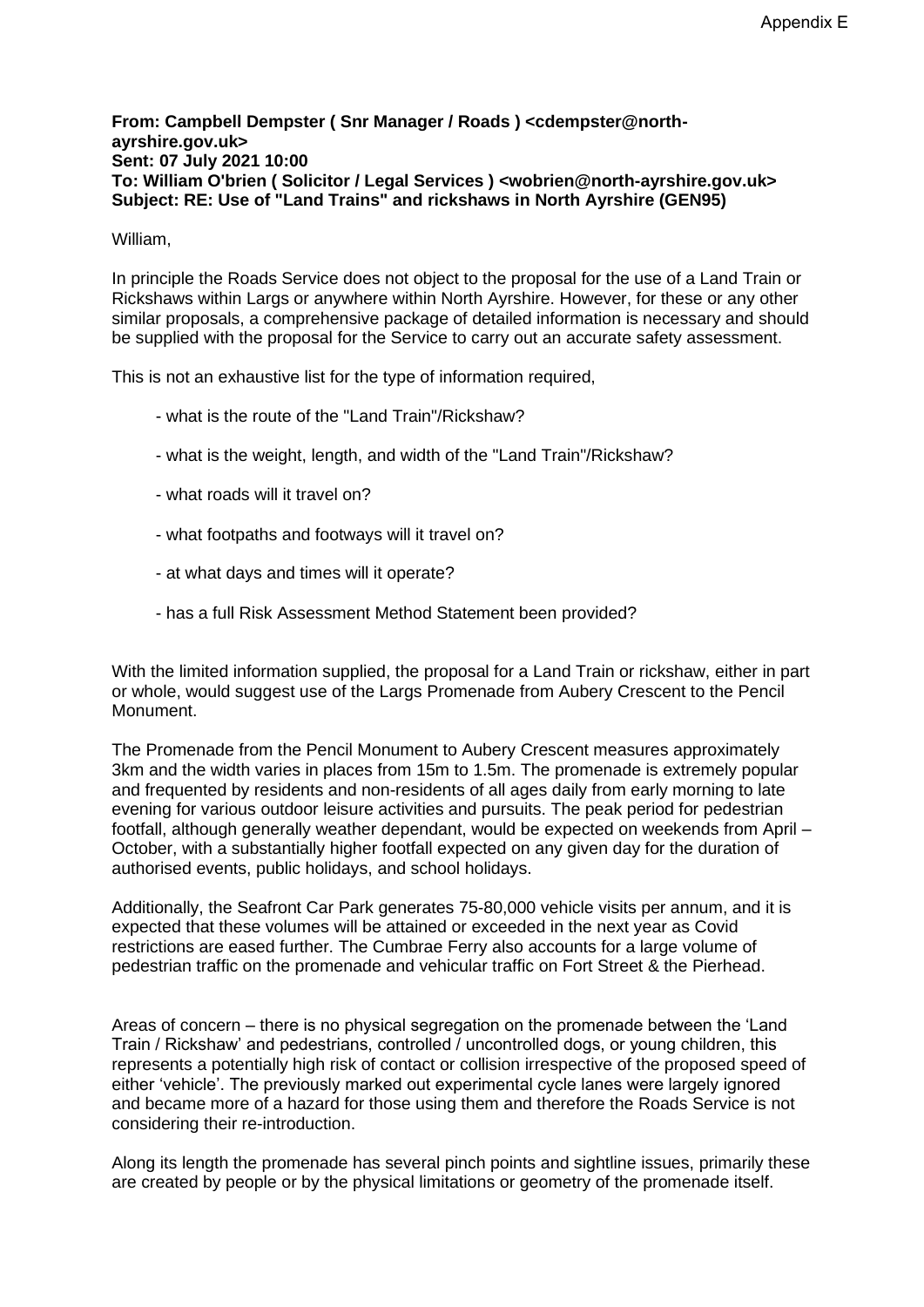Aubery Crescent to Fort Street / Union St – there are various commercial food and drink outlets and a mini funfair that regularly attract a significant volume of pedestrians, often creating 'dense bubbles' of queuing & waiting customers. These 'bubbles' frequently extend the full width of the promenade and it can be challenging for pedestrians, even on foot, to negotiate a way through. The footway also narrows to 2-3m in sections from the Pierhead to Mackerston playpark.

Fort St to May St - Mackerston playpark and the adjacent skatepark again attracts a large volume of adults with prams and young children creating similarly dense pedestrian 'bubbles'.

May St to Pencil Monument – This section of promenade is significantly compromised in both width and sightlines due to its varied geometry and proximity to the beach.

The promenade has been designed and constructed to withstand the rigours of pedestrian traffic, Motability scooters, bicycles etc, use by any other vehicle type would need to be investigated by the Service.

Ultimately, more information is required on both proposals for the Roads Service to make an informed decision.

If permission is granted the applicant should provide details of appropriate public party insurance indemnifying the Council against any incident.

The views of Transport Scotland should also be considered in respect of an activity on the A78 trunk road.

I trust this information is of assistance.

Campbell Dempster Senior Manager – Network North Ayrshire Council, Commercial Services (Roads) Cunninghame House, Irvine, KA12 8EE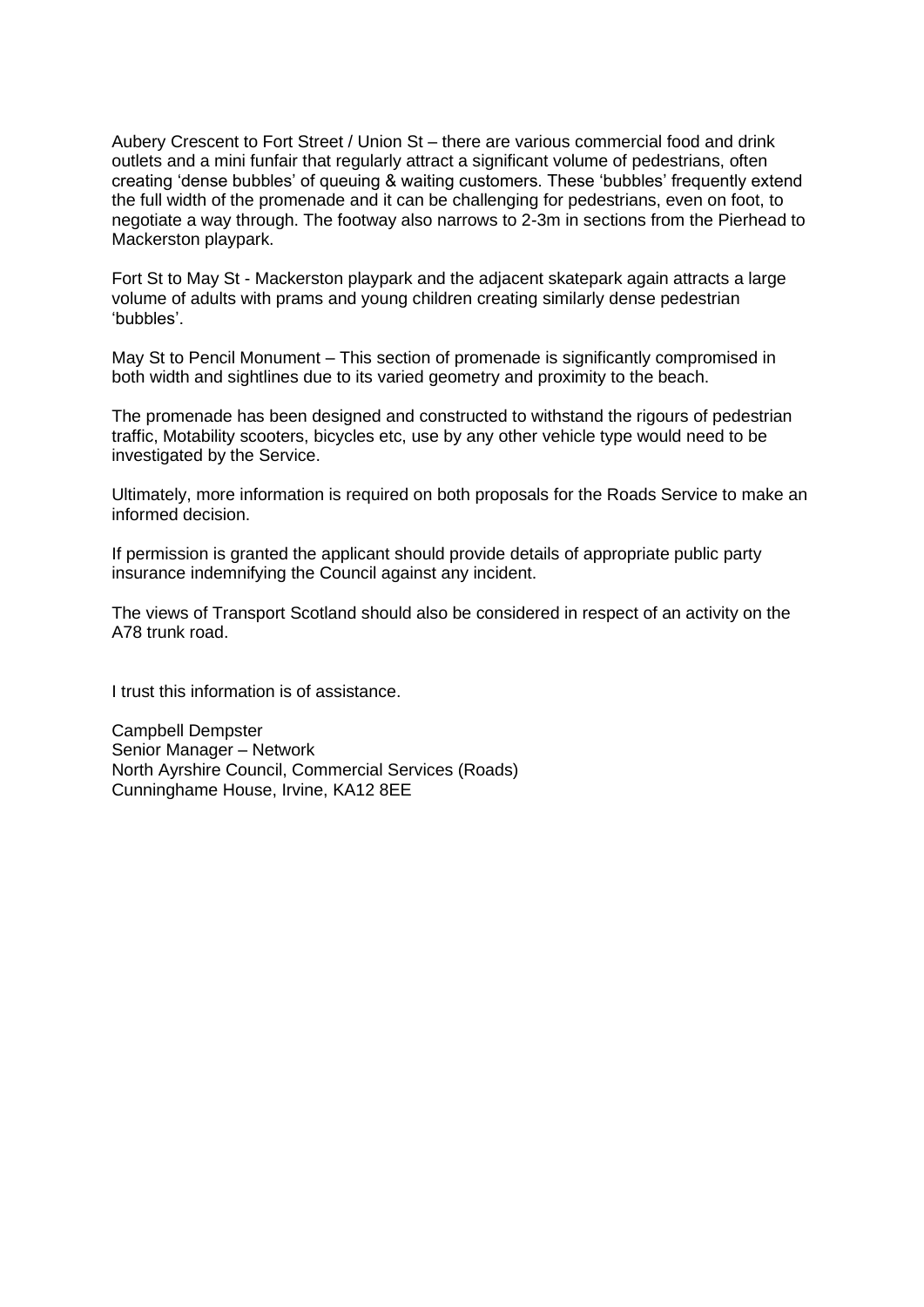

# **Consultation questions**

The questions below are asked for the purpose of promoting discussion, but if there are any other matters you think the Licensing Committee should consider then please include these.

Concerning the proposal to allow Street Trader's Licences to be applied for:

(a) Land Trains, and

(b) Rickshaws (the Committee are also looking how pedicabs and tuk-tuks should be licensed, but here they are all referred to as "rickshaws").

#### **1. where can these things happen?**

The Council might decide that Land Trains, rickshaws etc.

- (a) can be used everywhere
- (b) can be used everywhere, except in specified Exclusion Zones
- (c) can only be used in specified Permitted Zones
- (d) cannot be used on pedestrian footways or footpaths.
- (e) cannot be used on carriageways.

## **2. If there are to be Exclusion Zones or Permitted Zones, where should these be?**

## **3. Should there be different Zones for Land Trains & rickshaws?**

## **4. should NAC set standards for mechanical safety for Land Trains & rickshaws?**

If this was a Taxi or Private Hire Car carrying the public, there would be Committeeapproved inspection standards and the vehicle would be regularly checked at the NAC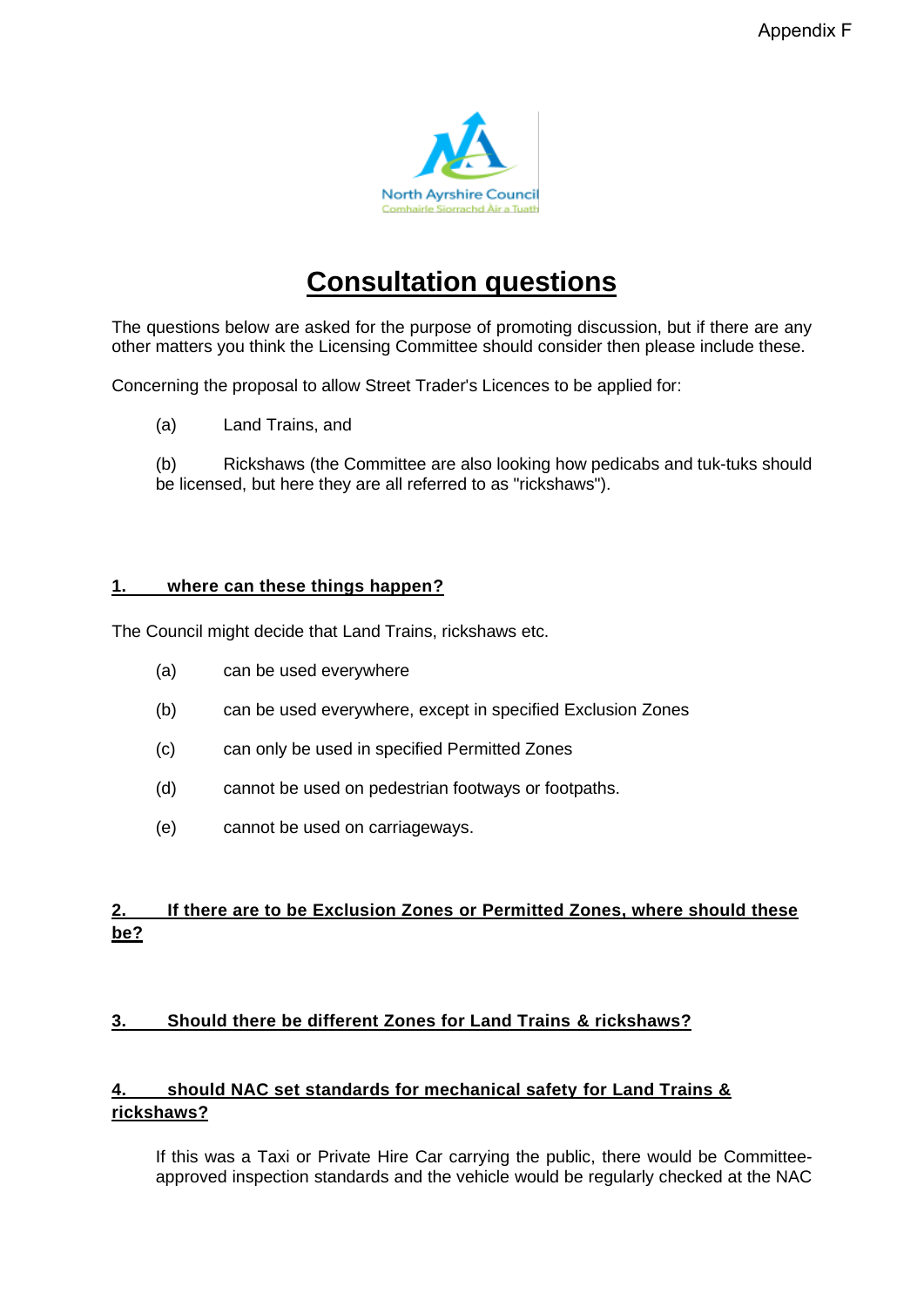garage; a vehicle which would carry the public and which drives on pedestrian walkways would need good brakes and steering.

## **5. Who should check that vehicles meet these standards?**

#### **6. should there be conditions preventing rickshaws from using carriageways?**

It is not enough to say "bicycles can go on the road": it's one thing to look at a cycle where the only load is the rider, and another thing to look at a rickshaw carrying two adults (and possibly their luggage)

#### **7. Should rickshaws have to have seat-belts for passengers?**

#### **8. Should rickshaws have crash helmets available to passengers?**

It would be the passenger's choice if they use them but at least they'd be available.

#### **9. what should there be a minimum age of operators/employees be?**

By law the minimum age would be at least 16 (no person who is not 'over school age' can be engaged in street trading - Children and Young Persons (Scotland) Act 1937, Sections 30(1) and 37(a)), although maybe it should be higher here because the 'employees' are responsible for the safety of the public - both their passengers and other road-users (comparing with another Licence to carry the public, the effective minimum age of Drivers of Taxis or Private Hire Cars is 18, because they must first have held a DVLA Driving Licence for at least 12 months: 1982 Act, Section 13(3)).

A child may not have the same perception of risk as an adult. What if the child takes a shortcut across a busy road, not appreciating that a laden rickshaw is not as agile as an ordinary bicycle? What competence and experience do children have to bring onto a footpath/footway a vehicle which is potentially a danger to other road-users?

A child has no legal capacity either to apply for a Licence or to undertake contractual obligations. The general rule is that transactions by children under 16 are null and void - Age of Legal Capacity (Scotland) Act 1991, Sections 1(1) and 2(5). The exception which would allow children to buy toys and sweets (Section 2(1)) is not satisfied:

*"A person under the age of 16 years shall have legal capacity to enter into a transaction of a kind commonly entered into by persons of his age and circumstances, ..."*

Children do not commonly haul passengers on rickshaws or enter into contracts for the carriage of persons.

#### **10. What insurance cover should a Land Train/Rickshaw have?**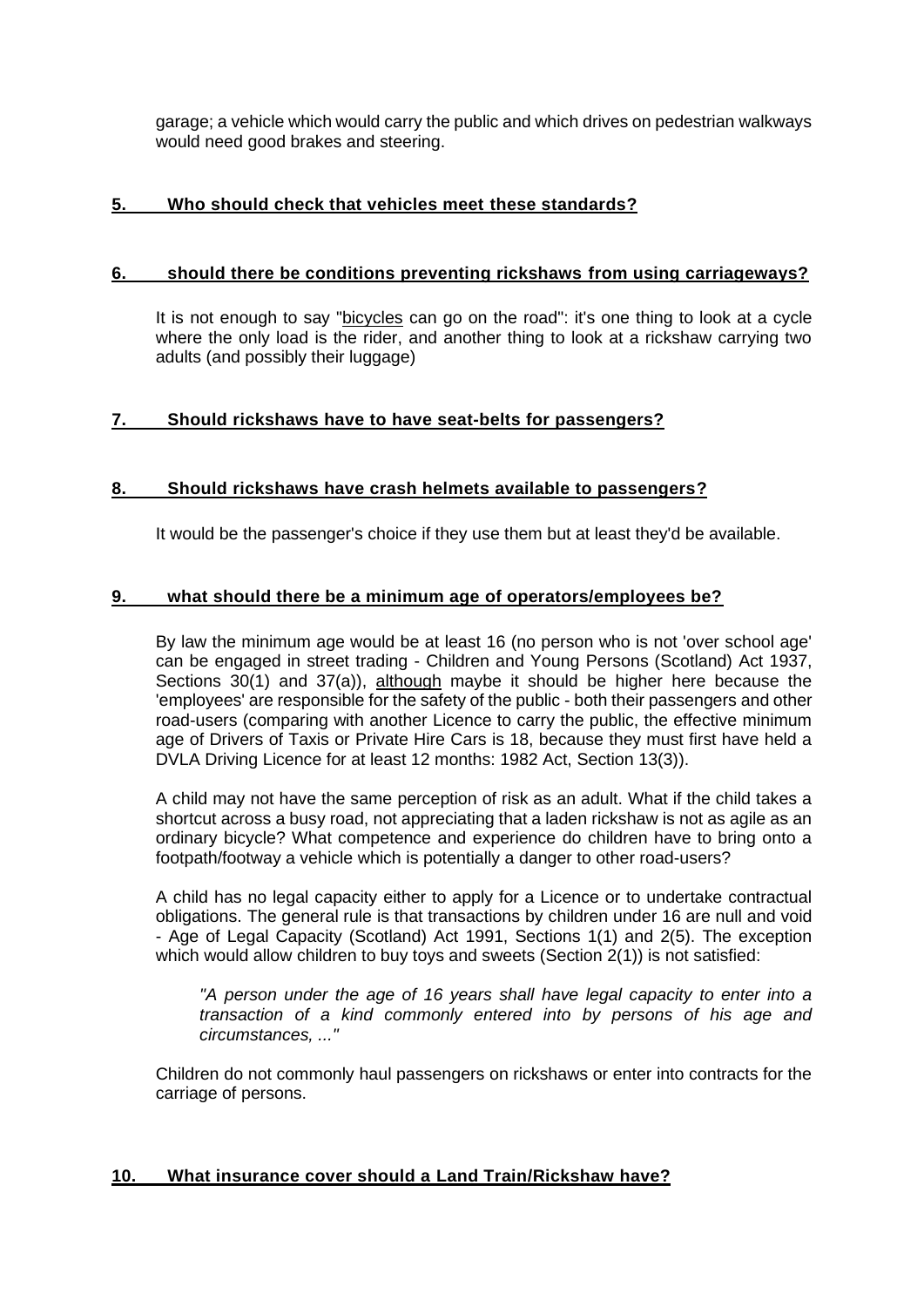## **11. Should there be a limit on the number of passengers a rickshaw can carry?**

#### **12. Should there be a limit on the ages of passengers a rickshaw can carry?**

e.g. - should there be a ban on unaccompanied children under 16?

#### **Particular questions**

Apart from the general policy questions above, do you agree that any Licence Applicant should give the following information to the Council so that the particular Licence Application can be assessed?

#### **Where, when etc.**

- what is the proposed route of the "Land Train"/Rickshaw ?
- where will it travel:
	- what Carriageways? (other vehicles may use the Road)
	- what Footways? (mixed pedestrian and vehicle use)
	- what Footpaths? (pedestrians only)
	- what Cycle Tracks? (pedal cycles)
- at what days and times will it operate ?
- where will the vehicle be kept when not in use ?
- how many people will it carry ?
- who will provide the vehicle ?
- who carries out mechanical services to the vehicle ?

- who is to drive the vehicle ? (each driver will need a ST Employee Licence as well as the Operator needing a ST Operator's Licence)

- what is the drivers' age, competence and experience ? (by Law, no-one under school age can carry out Street Trading)

#### **Insurance**